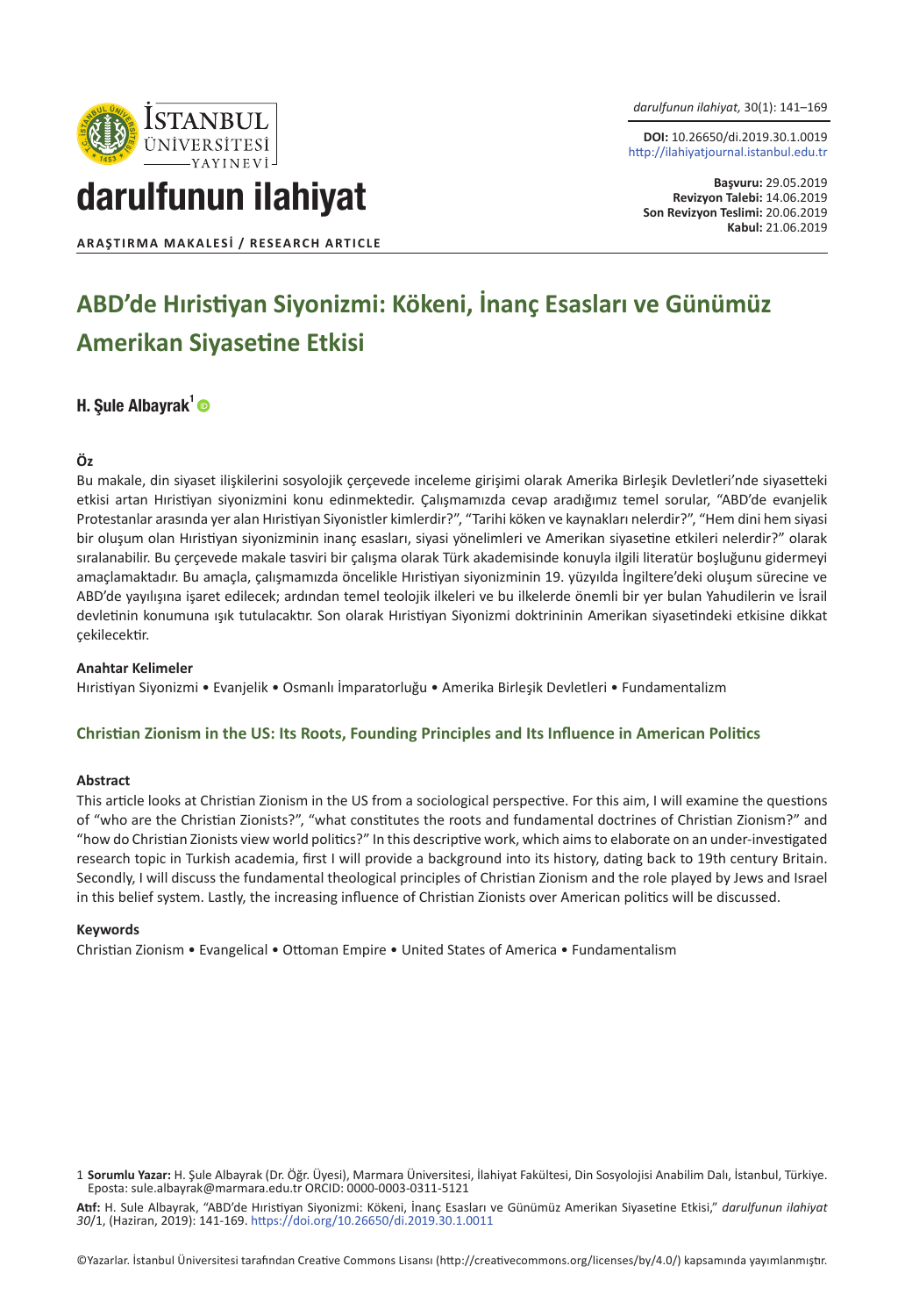#### **Extended Summary**

Christian Zionist ideas have been embraced by many presidents in American politics, but the power of Christian Zionism in American politics became clear after Donald Trump was elected in November 2016. He recognized Jerusalem as the capital of Israel, which had been a long-term ambition of the American Christian Zionists and Jewish Zionists. In this study, Christian Zionists and their theo-political approach will be discussed. In addition, the active participation in politics among evangelical Protestants with an emphasis on their prioritising of Jews and Israeli policies in American politics will be examined. This topic, which can be linked not only to the field of sociology of religion but also to all fields of social sciences, is important for understanding the debates and social poles in American society, as well as for making sense of the determinants of US policy, especially toward the Middle East. The reason behind the US-based Israeli policies in the Middle East has a theological and ideological justification.

In this descriptive work, I will seek answers to the questions of "who are the Christian Zionists?", "what constitutes the roots and fundamental doctrines of Christian Zionism?" and "how do Christian Zionists view world politics?" In this context, I will draw attention to the fact that Zionism is not only a concept related to Judaism and that there have been many non-Jewish Christian Zionists in the past and many who are still actively present in the American administration. My work sets out the conceptual framework of Christian Zionism as a theo-political ideology and sheds light on the historical background of the subject; It also aims to clarify how the ideology in question has gained power and become an effective discourse within American Protestantism. In this context, the study will trace the imperialist policies of the British Empire on Ottoman lands in the first half of the 19th century when Christian Zionism first emerged; then, the main elements of the Christian Zionists' ideological and theological approaches to social and political processes, the extent of how Jews benefitted will be discussed, and their effects on American politics will also be pointed out.

Christian Zionism has, in general, evolved from evangelical and fundamentalist Christians. This approach adopts the reading of The Bible with a literal, premillennial approach and takes Biblical eschatology crucial. In order to understand the Christian Zionists' support for Israel and their insistence on directing American policies, it is necessary to consider the pre-millennial dispensationalism that centered on Jews and the doctrines of the End Times. Pre-Millennial dispensationalism is the fundamental doctrine of Christian Zionists. In addition, Christian fundamentalists are based on the literal (literalism) reading of the scripture. While giving Jews a central place in the doctrine of the End Times, they have a very negative attitude towards Muslims.

In general terms, the term "Christian Zionist" is given to a constituent of the most influential apocalyptic beliefs of today's American society, which emerged in Britain in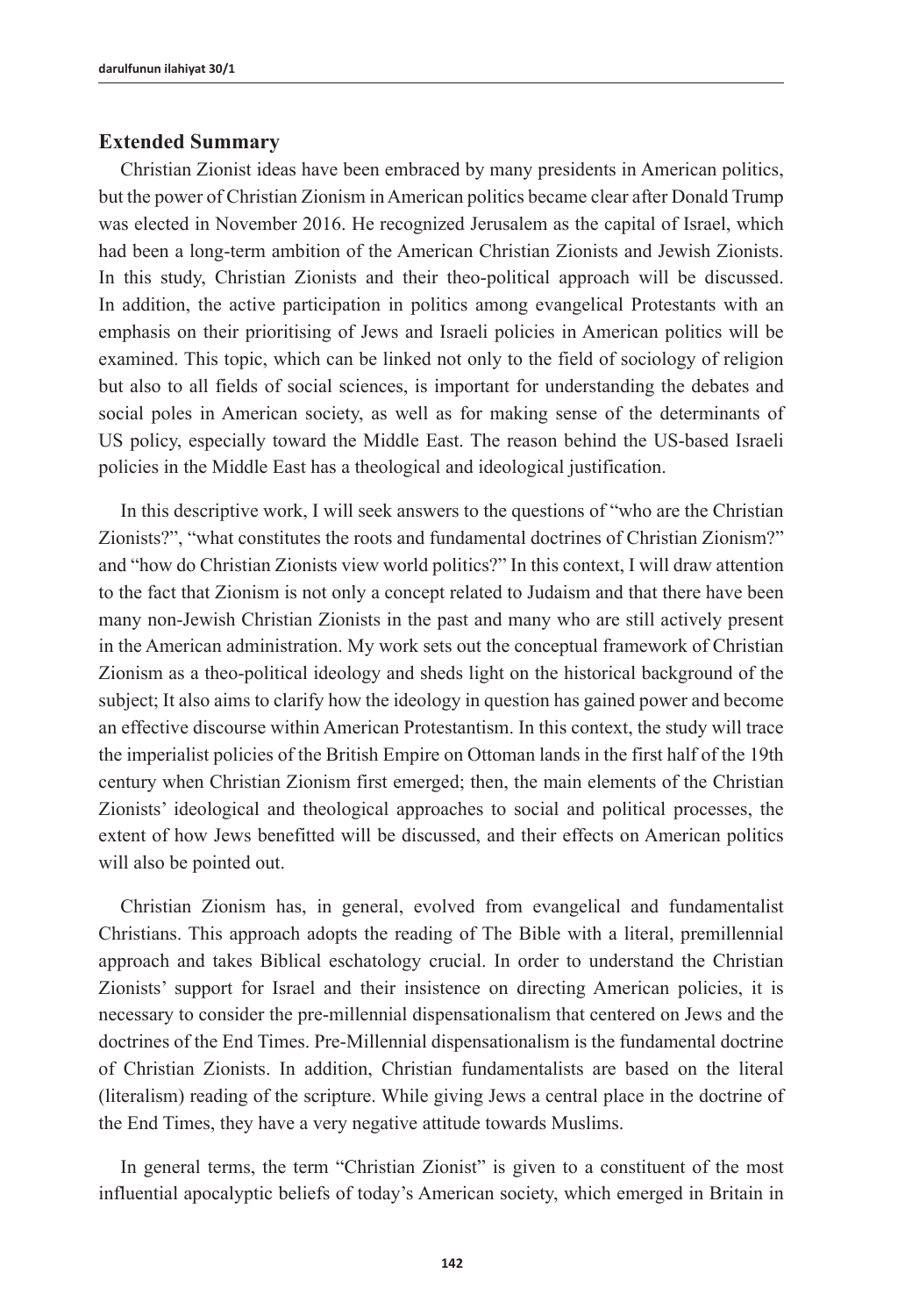the 19th century, later coming to the US in the middle of the same century. Christian Zionism, which proposes rather radical ideas, is widespread among American Protestants. According to the results of a 2013 poll conducted by the Pew Research Center, 82% of the white evangelical Protestants in the United States believe that Israel was given to the Jews by God; whereas this rate is only 40% among Jews. In general, 44% of Americans believe that God gave Israel to the Jews. When the period and the environment in which Christian Zionism emerged are evaluated, it is possible to see that the ideologies that were formed on the basis of the activities of British imperialism in the Middle East were transformed into religious discourse. Christian Zionism, which formed an important ideological basis for British imperialism in the first period of its emergence, provides an ideological basis for American imperialism today. It is also an important part of the Israeli lobby in the US.

The enduring teachings of the Christian Zionists, who have gained more influence in recent American politics compared to previous periods, have reached the point of power to be able to affect US foreign policy. Trump's decision to recognize Jerusalem as the capital of Israel and his declarations that Golan Heights belong to Israel are closely related to the theological teachings of Christian Zionism. The fact that a group with a radical theo-political ideology in the US is so effective in politics and state administration raises questions about American secularism. The important question of whether there is a reversal from American secularism –given the current developments in spite of the Constitution of America, where religion and state affairs are clearly separated- should be focused on in the coming years.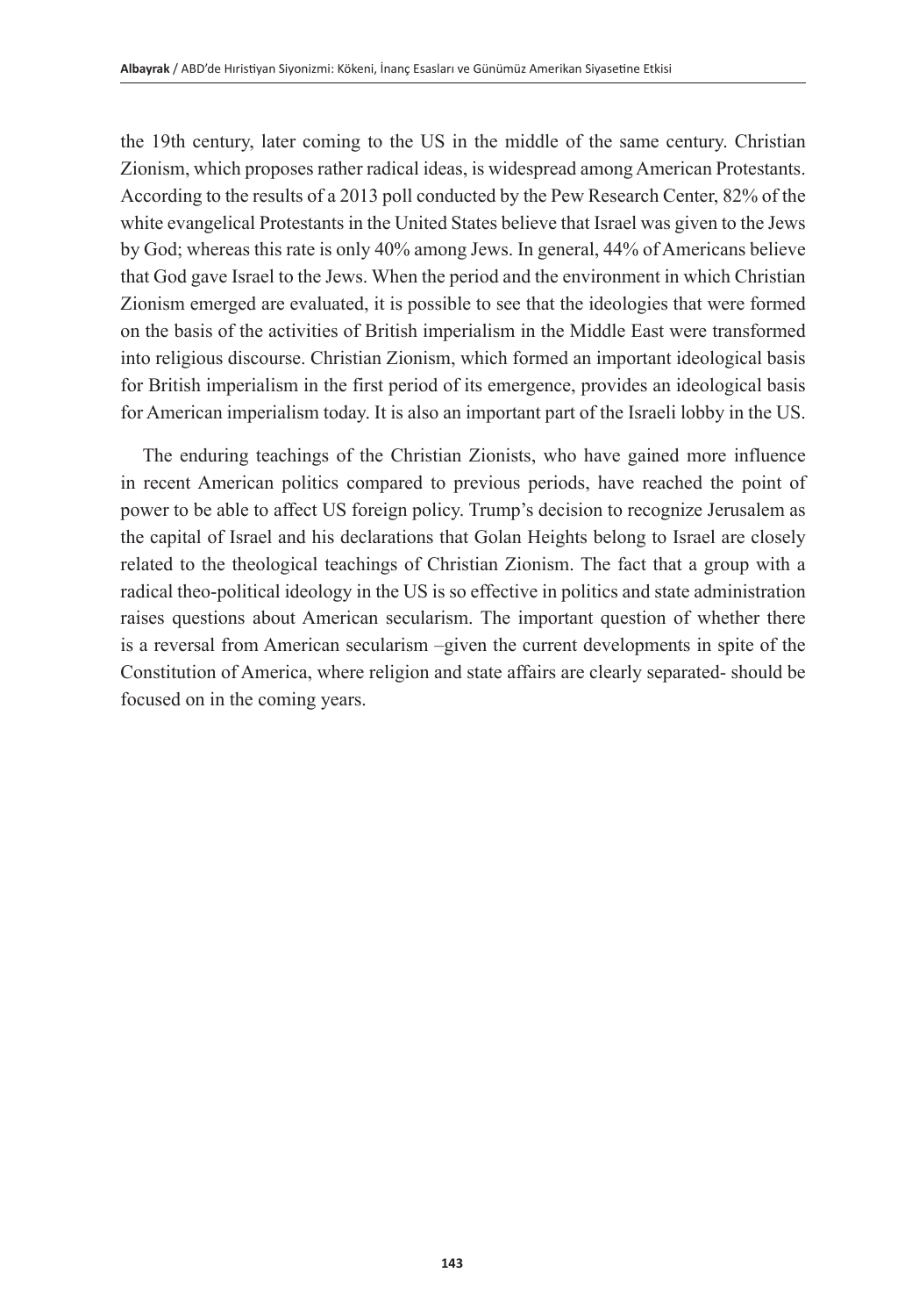### **Giriş**

Sekülerleşme sürecinin ve sekülerizmin Batı ülkelerini etkisi altına almasıyla dinin toplumsal hayat üzerindeki etkisi uzun yıllar ihmal edilmiştir. Dine dair geçmişte üretilen zengin literatüre rağmen 20. yüzyılda yaşanan dünya savaşları ve soğuk savaşın etkisiyle din üzerine yapılan çalışmalar bu dönemde son derece kısıtlı kalmıştır.<sup>1</sup> 1990'larda dini geleneklerin modernleşme ve sekülerleşme teorilerinin aksine marjinalleşmediğini ve özünde dini bir takım sosyal hareketlerin 1980'den itibaren ortaya çıktığını ifade etmek için J. Casanova'nın kullandığı "gayr-ı hususileşme" (deprivatization) kavramıyla dinin kamusal alana çıkışından söz edilmiş<sup>2</sup>; yine bu yıllarda sekülerleşme teorisi P. Berger gibi eski sekülerleşmeci teorisyenler tarafından eleştiriye uğramıştır.<sup>3</sup> Sovyetler Birliğinin çöküşü, komünizmle mücadelede dini oluşumların katkısı, İran İslam devrimi, radikal hareketlerin artışı, modernleşmiş toplumlarda dini oluşumların ve yeni dini hareketlerin ivme kazanması gibi gelişmeler, dinin toplum üzerindeki etkisini göz ardı eden yaklaşımların yeniden gözden geçirilmesini zorunlu hale getirmiştir.

Kamusal alanda seküler grupların ve ideolojilerin yanı sıra dini grupların ve dini yaklaşımların da iddia sahibi olmaya başladığı bu dönemde, toplumsal ve siyasal alanda dinlerin iddialarının artışı Habermas'ın sunduğu post seküler toplum çerçevesiyle kavramsal zemin kazanmıştır.<sup>4</sup> Sekülerizmin benimsediği şekliyle dinin özel alan konusu olmayı reddedip kendisi için biçilen sınırların dışına taşarak toplumsal ve siyasal alanı etkileme çabası demokrasi, sekülerizm ve laiklik üzerine yeniden düşünmeyi gerektirmektedir. Günümüzde din siyaset arasında aşınan sınırlar, Avrupa genelinde çoğunlukla bir sorun alanı olarak görülen İslam ve Müslümanların durumu ve temsili üzerinden tartışılırken;

<sup>1</sup> Nukhet A. Sandal and Patrick James, "Religion and International Relations Theory: Towards a Mutual Understanding," *European Journal of International Relations* 17, no. 1, (2010): 3–4.

<sup>2</sup> Jose Casanova, *Public Religions in the Modern World* (Chicago: The University of Chicago Press 1994). Bu çalışmada Casanova, İspanya, Polonya, Brezilya ve Amerika Birleşik Devletleri önekleri üzerinden 1980 sonrası dünya genelinde dinlerin kamusallaşması konusunu ele almıştır. Çalışmasının temel argümanı dini geleneklerin sekülerleşme ve modernleşme teorilerinin benimsediğinin aksine marjinalliği ve özel alana çekilmeyi ve sadece ruhları kurtarmakla ilgilenmeyi reddettiği ve kamusal meselelere müdahil olmayı talep ettiği önermesidir. Casanova, *Public Religions in the Modern World*, 6–7.

<sup>3</sup> Peter Berger, "Secularism in Retreat," *The National Interest*, no. 46 (Winter 1996): 3–12.

<sup>4</sup> Post-seküler toplum kavramlaştırmasında demokratik bir süreç için seküler ve dindar vatandaşların kamusal alandaki katkılarının eşit değerde olduğuna dikkat çeken Habermas, demokratik söylemde seküler ve dindar vatandaşların tamamlayıcı bir ilişki içinde olduğuna işaret eder. Bkz. Jürgen Habermas, "The Political: The Rational Meaning of a Questionable Inheritance of Political Theology," in *The Power of Religion in the Public Sphere*, ed. Eduardo Mendieta ve Jonathan Vanantwerpen (New York: Columbia University Press, 2011): 26–27.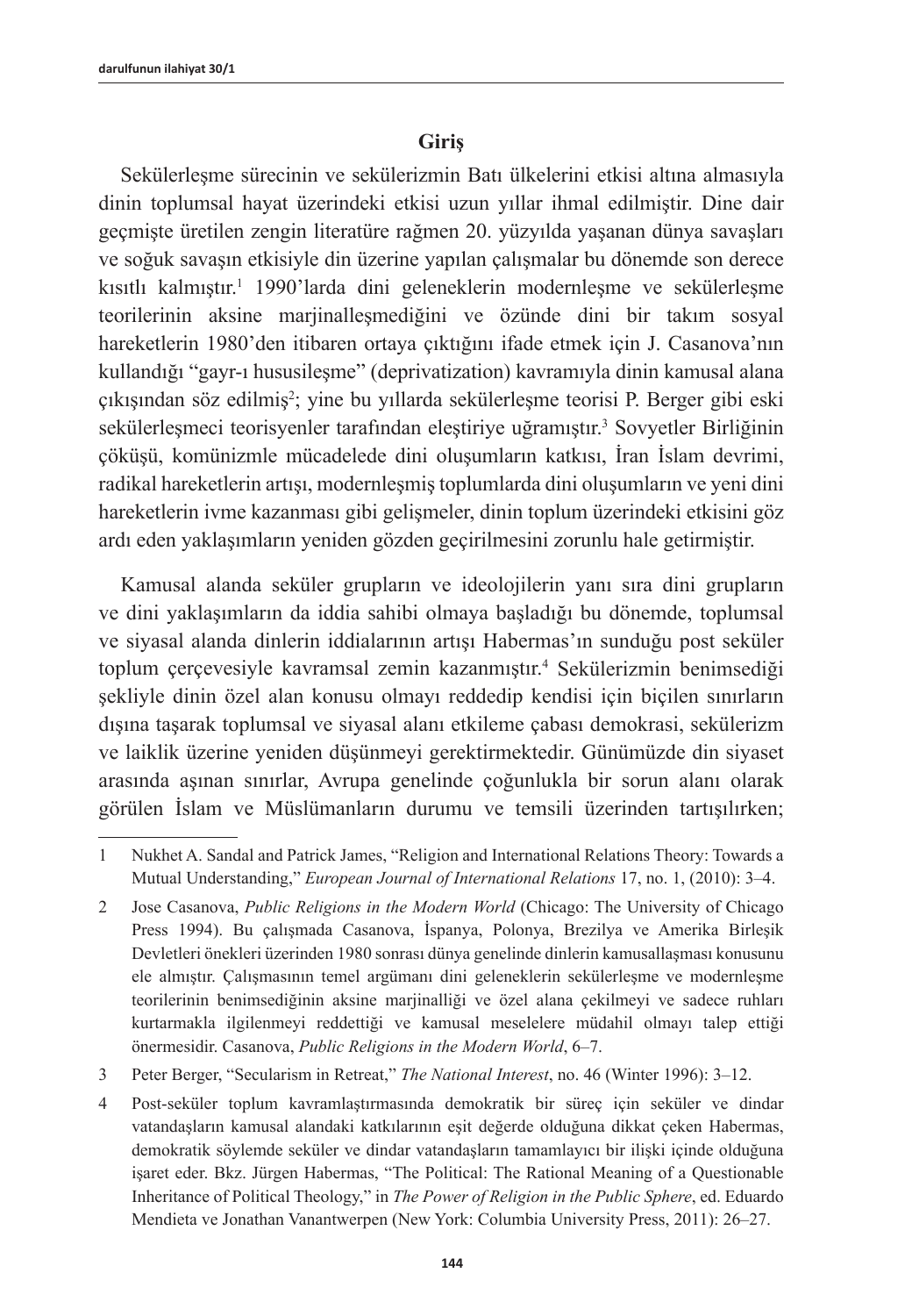ABD'de ise İslam tartışmalarının yanı sıra ve siyasete etki etme gücü bakımından toplumun etkin ve örgütlü bir kesimini oluşturan evanjelik Protestanların bir kolu olan fundamentalist Hıristiyanlar ve Cumhuriyetçi Parti çevrelerindeki yeni muhafazakarlar arasında etkin olan Hıristiyan Siyonistlerinin faaliyetleri etrafında şekillenmektedir.

Günümüz Amerikan siyasetinde etkili olan Hıristiyan Siyonizminin zemin bulduğu fundamentalist Hıristiyanlık, 19. yüzyılda evanjelik Protestanlar arasında çıkmış ve 20. yüzyılın ilk çeyreğinde temel ilkelerini belirlemiş; uzunca bir dönem içe dönük bir hareket olarak varlık gösterdikten sonra 1970'lerin sonundan itibaren Jerry Falwell gibi etkili figürlerle halk arasında hızla yayılmayı başarmıştır.<sup>5</sup> Amerikan toplumunu İncil'in istediği kıvama getirmeyi, bireysel dini tecrübeye dayalı olarak İsa'da yeniden doğmayı (born again), müjdeyi yeryüzüne yaymayı (evanjelizm) ve tüm bunlar için Amerikan siyasetine etki etmeyi temel ilkeleri olarak benimseyen bu hareket, teolojisinde merkezi bir alan açtığı Yahudilere ve İsrail'in gücüne destek vermeyi kutsal vazife olarak benimsemiştir.

Bu çalışmada evanjelik Protestanlar arasında siyasete etkin şekilde katılımları ve Amerikan siyasetinde İsrail öncelikli politikalarıyla dikkat çeken Hıristiyan Siyonistleri ve benimsedikleri teopolitik yaklaşım konu edilmiştir. Hıristiyan Siyonizmi genel olarak evanjelik ve fundamentalist Hıristiyanlar arasından çıkmıştır ve bu yaklaşım, ileride ele alınacağı üzere Kutsal kitabın bin yılcı ahir zaman öğretileri çerçevesinde okunuşunu benimser. Amerikan siyasetinde Hıristiyan Siyonist fikirler birçok başkan tarafından sahiplenilmiştir<sup>6</sup>. Reagan ve sonrasında özellikle George W. Bush döneminde önceki dönemlere nazaran daha etkin hale gelen Hıristiyan Siyonizminin Amerikan siyasetindeki gücü, 2016'nın Kasım ayında başkan seçilen D. Trump'ın Kudüs'ü İsrail'in başkenti olarak benimsemesiyle açık hale gelmiştir. Ancak bu hareketin kökenleri, Amerikan toplumundaki yaygınlığı ve Amerikan politikalarına etkileri Türk akademyası tarafından şimdiye kadar gerekli ilgiyi görmemiştir. Oysa sadece din sosyolojisi alanıyla değil aynı zamanda sosyal bilimlerin tüm alanlarıyla

<sup>5</sup> Bkz. Şule A. Albayrak, *Hıristiyan Fundamentalizmi* (İstanbul: Etkileşim Yay., 2007).

<sup>6</sup> 1913-1921 yılları arasında Amerikan Başkanı olan Woodrow Wilson, dindar bir Presbiteryan ve Balfor deklerasyonunun sıkı bir destekçisiydi. Bir papazın oğlu olarak, kutsal toprakların hak sahibi olduğuna inandığı Yahudilerce ele geçirilmesi gerektiğine ve bu sürece kendisinin katkı sunmasının önemine inanıyordu. Yine 1945-1953 yıllarındaki Başkan Harry Truman, kendisini Kutsal Kitapta geçen Yahudilerin kurtarıcısı Cryrus olarak görüyor; İsrail devletinin kurulmasını çok önemsiyordu. 1963-1969 yılları arasındaki Başkan Lyndon B. Johnson gibi 1981-1989 yılları arasındaki Başkan Reagan da benzer fikirlere sahipti. Bkz. Lawrence Davidson, "Christian Zionism as a Representation of American Manifest Destiny," *Critique: Critical Middle Eastern Studies* 14, no. 2 (Summer 2005): 163.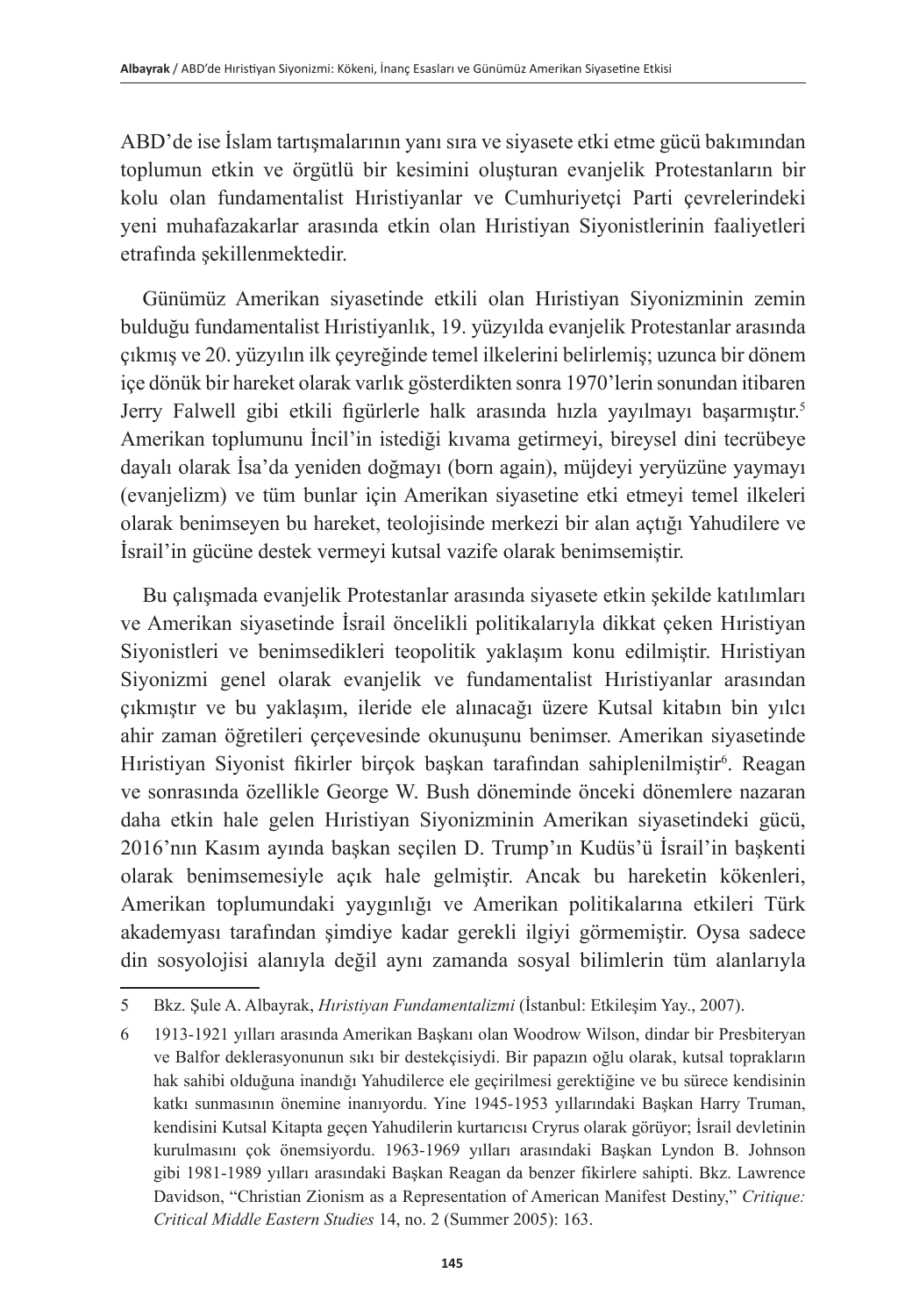ilişkilendirilebilecek olan bu konu, Amerikan toplumundaki tartışmaları ve sosyal kutupları anlamak için önemli olduğu kadar ABD'nin özellikle Orta Doğu politikasının belirleyicilerini anlamlandırmak için de mühimdir. Zira daha ziyade Cumhuriyetçi Parti saflarında yer alan Hıristiyan Siyonistlerinin benimsedikleri doktrinin, iç politikaya ve sosyo-kültürel alanlara yansıyan boyutları olduğu gibi dış politikayı etkileyen yönleri vardır. Özellikle, ABD'nin İsrail merkezli Orta Doğu politikalarının ardında teolojik ve bu teolojinin şekillendirdiği ideolojik gerekçeler bulunmaktadır.<sup>7</sup>

Bu çerçevede tasviri bir çalışma olarak Hristiyan Siyonizmini ele alacağımız bu makalede "ABD'de evanjelik Protestanlar arasında yer alan Hıristiyan Siyonistler kimlerdir?", "Tarihi köken ve kaynakları nelerdir?", "Hem dini hem siyasi bir oluşum olan Hıristiyan Siyonizminin inanç esasları, siyasi yönelimleri ve Amerikan siyasetine etkileri nelerdir?" sorularına cevap arayacağız. Bu çerçevede siyonizmin sadece Yahudilikle ilişkilendirilecek bir kavram olmadığını hem geçmişte hem de bugün Amerikan yönetiminde Yahudi olmayan çok sayıda Hıristiyan Siyonistin bulunduğunu ve halen faaliyet göstermekte olduğuna dikkat çekeceğiz. Teo-politik bir ideoloji olarak Hıristiyan Siyonizminin kavramsal çerçevesini ortaya koyan ve konunun tarihsel arka planına ışık tutan çalışmamız; söz konusu ideolojinin son dönemde Amerikan Protestanlığı içinde nasıl güç kazanıp etkili bir söylem haline geldiğini de açıklığa kavuşturmayı amaçlamaktadır. Bu çerçevede çalışma, ilk olarak Hıristiyan Siyonizminin ortaya çıktığı 19. yüzyılın ilk yarısında İngiliz İmparatorluğunun Osmanlı toprakları üzerindeki emperyalist politikalarının izini sürecek; ardından, Hıristiyan Siyonistlerinin ideolojik ve teolojik yaklaşımlarının temel unsurlarını, sosyal ve siyasi süreçlerde Yahudilere çıkardıkları payın boyutlarını ele alacak ve Amerikan siyasetine etkilerine işaret edecektir.

# **Hıristiyan Siyonizmi: Kavramsal Çerçeve**

Amerika Birleşik Devletleri başta Protestanlık olmak üzere Hıristiyan mezheplerini ve binlerce dini grubu (denomination) bünyesinde barındıran bir topluma sahiptir. İnanç alanında yaptığı araştırma ve kamuoyu yoklamalarıyla tanınan Pew Research Center'in 2014 araştırmasına göre Amerikan toplumunun %46,5'i Protestan (bunun %25.4'ü evanjelik) iken %20.8'i Katolik inancına

<sup>7</sup> Mark Finney, "Christian Zionism, the US, and the Middle East: a Sketch and Brief Analysis," in *The Bible, Zionism and Palestine: The Bible's Role in Conflict and Liberation in Israel-Palestine. Bible in Effect* 1, ed. Michael J. Sandford (New Zealand: Relegere Academic Press, 2016): 20-21. Ayrıca II. Abdülhamid dönemindeki gelişmelerin Hıristiyan Siyonizmiyle alakasına dair bkz. Tufan Bozpınar, "II. Abdülhamid ve Hıristiyan Siyonizmi," *Bir Sultan Bir Paşa* (İstanbul: Gazi Osman Paşa Belediyesi Yay., 2018).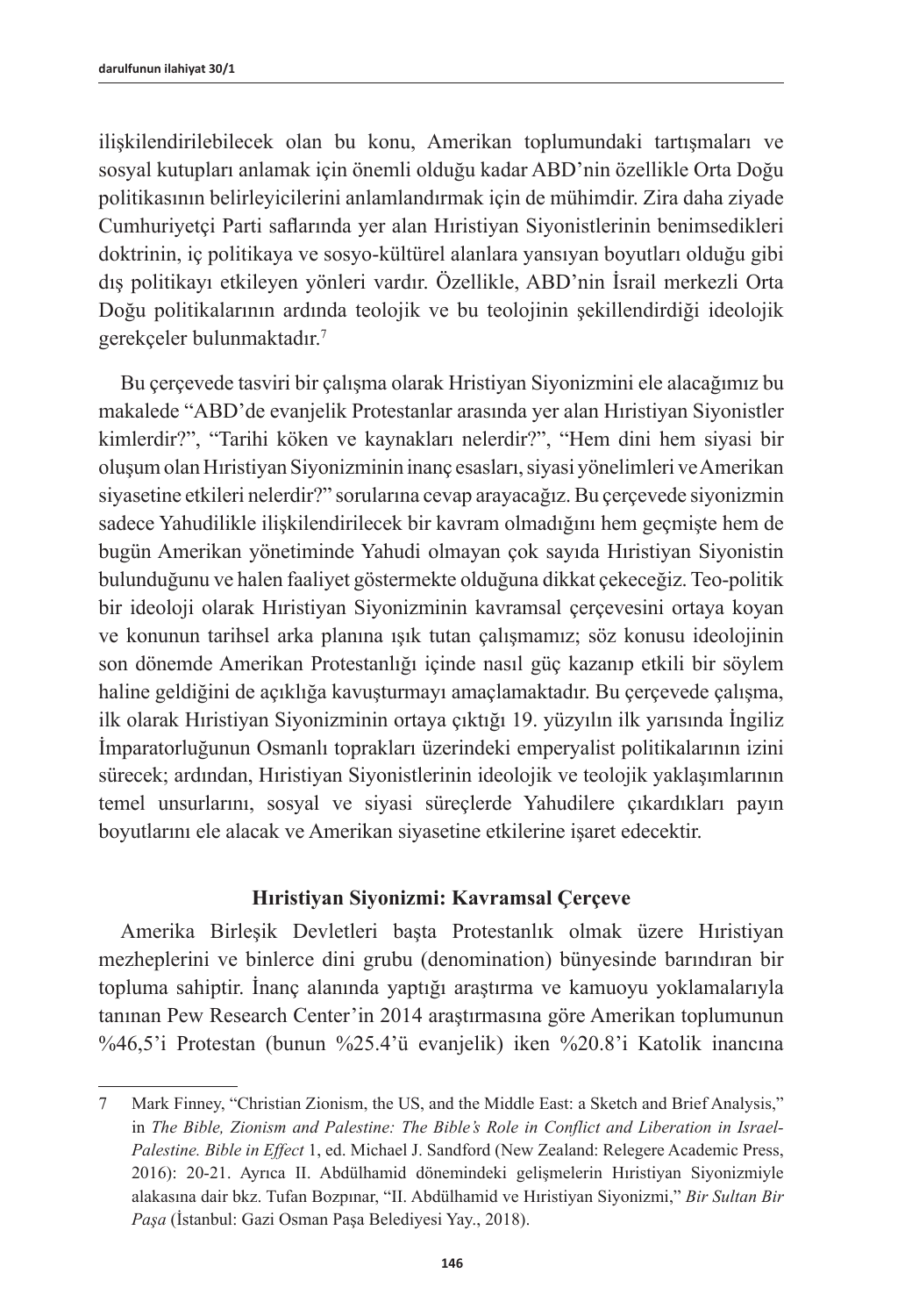mensuptur.8 Aynı kuruluşun Aralık 2017'de yaptığı araştırma ise inanç bağlamında, Amerikalıların %90'ının yüce bir gücün varlığına iman ettiğini buna mukabil halkın %56'sının bu gücün İncil'de tasvir edildiği biçimiyle Tanrı olduğuna inandığını gösterir.<sup>9</sup> Tanrı'ya ya da yüce bir güce iman etmeyenler ise halkın sadece 10'da 1'ini oluşturur. Böylesi bir ortamda, Hıristiyan siyonizmi köktenci inanç doktrini ve siyasi hedeflerine ulaşmak yolunda teşvik ettiği aktivizmiyle kendine uygun bir zemin bulmuştur.

Hıristiyan gruplar arasında şimdiye kadar hiç olmadığı kadar yüksek düzeyde bir İsrail ve Yahudi sempatisi son yüzyılda Amerikan muhafazakâr Protestanları arasında yayılmıştır.<sup>10</sup> Ancak bu, yalnızca dini bir sempati ve yakınlaşma olarak kalmamış çok daha ileri boyuta evrilerek Amerikan siyasetini ve dış politikasını etkileyen bir güce dönüşmüştür. Özelikle İsrail'in gücü ve güvenliğine gösterilen hassasiyetin Amerikan dış politikasında en önemli gündem maddesi haline gelmesinde Hıristiyan Siyonistlerinin büyük etkisi olmuştur. Fundamentalist<sup>11</sup>

<sup>8</sup> Detaylı bilgi için bkz. Şule Albayrak, *ABD'de Din Devlet İlişkileri* (İstanbul: İz Yay., 2018).

<sup>9</sup> Dalia Fahmy, "Key Findings about Americans' Belief in God," *Pew Research Center*, April 25, 2018, erişim 6 Ekim 2018, [http://www.pewresearch.org/fact-tank/2018/04/25/key-findings](http://www.pewresearch.org/fact-tank/2018/04/25/key-findings-about-americans-belief-in-god/)[about-americans-belief-in-god/](http://www.pewresearch.org/fact-tank/2018/04/25/key-findings-about-americans-belief-in-god/). Aynı araştırma demokratlar ve cumhuriyetçilerin Tanrı algılarındaki farklılıklara da dikkat çeker. Cumhuriyetçiler ve ona yakın olanlar İncil'in Tanrı algısına daha yakınken (%70); Demokratlar ve Demokrat partiye eğilim gösterenler arasında İncil'in Tanrı anlayışını sahiplenenler %45'tir. Ayrıca Demokratlar Cumhuriyetçilere (%23) nazaran İncil'in Tanrı anlayışından ziyade Yüce bir varlık anlayışına daha fazla eğilim gösterir. (%39) Öte yandan etnik açıdan çeşitlilik gösteren Demokratlar arasında İncil'deki anlamda Tanrı'ya inanlar Siyahlar ve Hispanikler arasında %61 oranındayken beyaz demokratlar arasında bu oran %32'dir.

<sup>10</sup> Amerikalıların en sıcak yaklaştığı dini grupların başında Yahudiler gelmektedir. Bunu Katolikler takip ederken Müslümanlar ve ateistler Amerikalıların en soğuk yaklaştığı inanç gruplarıdır. "Americans Express Increasingly Warm Feelings Toward Religious Groups," *Pew Research Center*, February 15, 2017, erişim 27 Nisan 2019, [https://www.pewforum.](https://www.pewforum.org/2017/02/15/americans-express-increasingly-warm-feelings-toward-religious-groups/) [org/2017/02/15/americans-express-increasingly-warm-feelings-toward-religious-groups/](https://www.pewforum.org/2017/02/15/americans-express-increasingly-warm-feelings-toward-religious-groups/).

<sup>11</sup> Türkçede köktencilik olarak ifade edilen fundamentalizm, ilk olarak Amerikan Protestanları arasında 19. yüzyıl sonu 20. yüzyıl başında ortaya çıkmış, özellikle 20. yüzyılın ikinci yarısında Amerikan toplumunda ciddi etkileri olmuş, modernizm ve sekülerizmin yıkıcı etkilerine karşı çıkan bir dini hareket olarak kutsal metinde yer alan dini hükümlerin mutlak doğruluğuna metni literal anlamıyla okuyarak vurgu yapan bir harekettir. Fundamentalist hareketin ilkeleri 1910-1915 yılları arasında yazılan 12 seri kitapçıkla ortaya konmuştur. Hareketin karşı çıktığı temel noktalar dini liberalizm, akılcılık, evrim teorisi ve Kitab-ı Mukaddes'e yönelik eleştirel yaklaşımdır. Şule A. Albayrak, *Hıristiyan Fundamentalizmi*, 23. Hareketin 20. yüzyıldaki önemli temsilcileri arasında Jerry Falwell, Pat Robertson gibi isimler dikkat çeker. Amerika'yı İncil çizgisine yeniden çekme hedefini belirleyen bu isimler ve diğer fundamentalistler iç siyasette özellikle eş cinsellik, pornografi, kürtaj konularında Amerikan değerlerini muhafaza etme duruşuyla dikkat çekerken; dış siyasette ise İsrail'in güvenliğine odaklı görüşler serdeder ve Amerikan siyasetini bu yönde etkilemeye çalışırlar.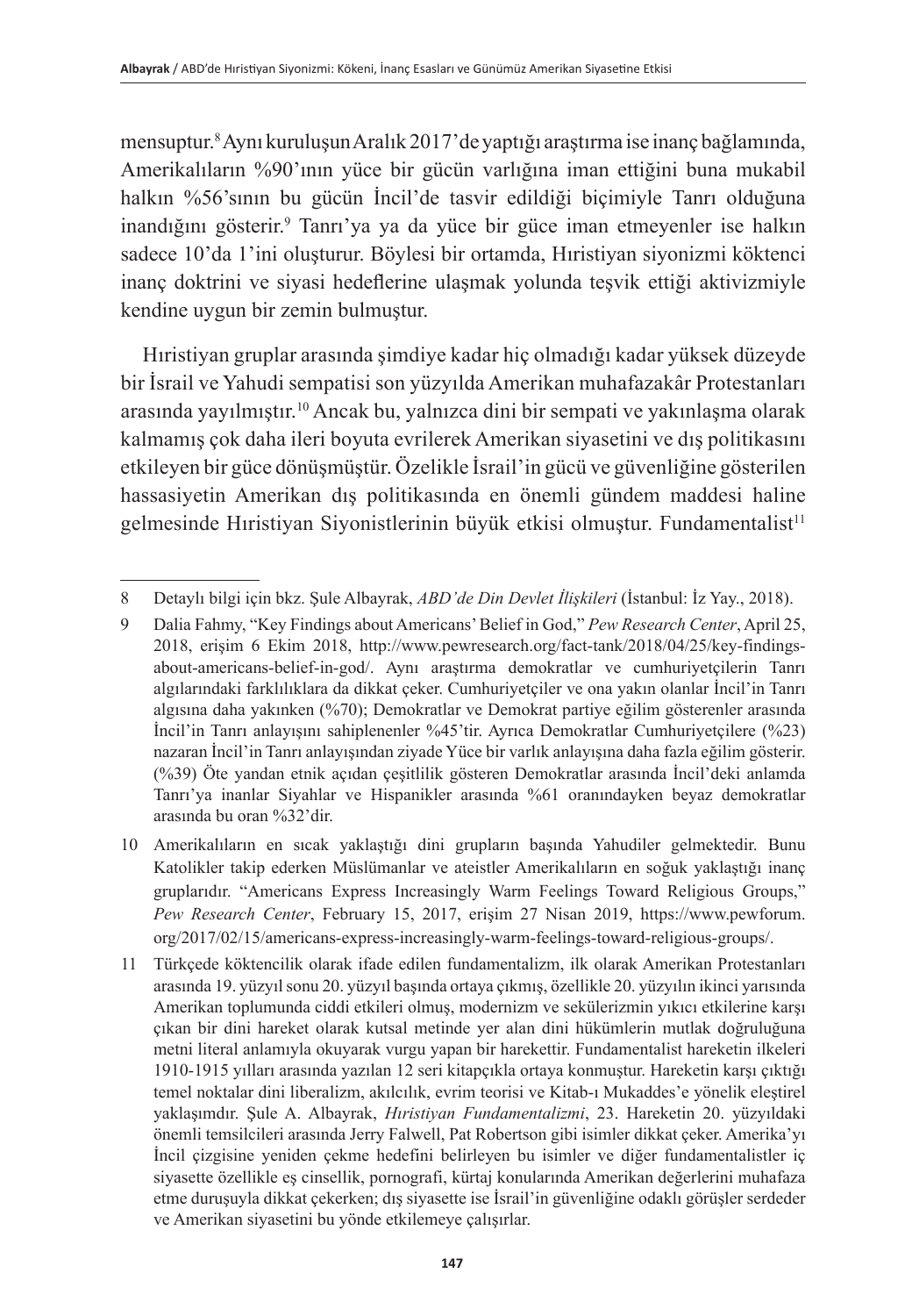$vaklasımı benimseven evanielik<sup>12</sup> Protestan gruplar arasında vaygun olan bu$ ideoloji, Amerikan siyasetinde dini gerekçelendirmeler eşliğinde İsrail'e gösterdiği koşulsuz destekle dikkat çeker. Esasen Amerikan siyaseti bir süredir Protestanlığın radikal bir yorumuna sahip çıkan ve mesih beklentisi içinde olan çoğunluğu Cumhuriyetçi Parti içinde yer alan politika yapıcıların etkisi ve baskısı altında kalmaktadır. Amerikan anayasasında din devlet ilişkilerinin sınırlarını belirleyen I. Ek Madde'nin ortaya koyduğu "ayrım duvar"ına (wall of separation) rağmen Amerikan siyasetinde günümüzde gözlenen bu gelişme Amerikan sekülerizmine dair soru işaretlerini beraberinde getirmektedir.<sup>13</sup> Öyle ki, bu durum kimi yazarlar tarafından "Amerikan teokrasisi" olarak tanımlanmıştır.<sup>14</sup>

Hıristiyan Siyonizmi görece yeni bir kavramdır. 1990'lara kadar kullanımı yaygınlaşmamıştır. Üzerinde uzlaşılmış tek bir anlamı olmamakla birlikte Spector'un belirttiğine göre kavramın ilk kullanımı 20. yüzyılın ilk yıllarında, New York Times'daki ölüm ilanı ve editöre gönderilen mektuplarda görülür. Nahum Sokolow 1919'da kavramı *History of Zionism* adlı eserinde kullanmış; Claude Duvernoy 1967'de *Le Prince et le Prophete*'de Hıristiyan Siyonist yayınların bibliyografyasını vermiştir.<sup>15</sup> Kavramın içeriğiyle ilgili olarak ise

<sup>12</sup> Evanjelizm, Evanjelikalizm (evangelical): Fundamentalizm belli bir militan Protestanlığı ifade ederken evanjelizm, daha geniş ve çeşitli bir koalisyona işaret eder. Temel inanç esasları arasında şu ilkeler yer alır: İncilin nihai otoritesi, Kutsal metinde geçen Tanrının kurtarıcı rolünün tarihi gerçekliği, İsa'nın sonsuz yaşam için kurtarıcı rolü, müjdeyi yayma faaliyeti olarak misyonerliğin önemi, manevi dönüşüm geçirmiş hayatın önemi. Bu ilkelerin dışında evanjelik Protestanlık önemli ölçüde çeşitlilik gösterir. Ancak evanjelizm sadece belli doktrinlere inanan bir grup Hıristiyan olarak tanımlanamaz; bu kavram aynı zamanda liderleri, yayınları, kurumlarıyla birçok alt grubun kendini tanımladığı mezhepler arası bir olgudur. George M. Marsden, *Understanding Fundamentalism and Evangelicalism* (Michigan: William B. Eerdmans Publishing Company, 1991), 5. Öte yandan J. D. Hunter, evanjelizmin dünya görüşünün reformasyonun teolojik geleneğinden, Kuzey Avrupa püritenizminden ve ardından gelen Amerikan püritenizminden ve Kuzey Amerika'da yaşanan I. ve II. Büyük uyanış hareketlerinden beslendiğini kaydeder. Ayrıca Amerikan evanjelizminde 4 ana dini ve teolojik gelenek olduğunu belirtir. Bunlar Baptist gelenek, Holiness-Pentekostal gelenek, Anabaptist gelenek ve Reformasyonel Konfesyonel (reformational-confessional) gelenek. James Davison Hunter, *American Evangelicalism* (New Jersey: Rutgers University Press, 1984), 7.

<sup>13</sup> Kongreyi dini kurumsallaşmaya yol açacak ya da bireysel dini özgürlüğü engelleyecek yasa yapmaktan men eden anayasa hükmü, I. Ek Madde (First Amendment) şöyledir: "Congress shall make no laws respecting an establishment of religion or prohibiting the free exercise thereof." *The Constitution of the United States of America* (New York: Fall River Press, 2002), 63.

<sup>14</sup> American Teokrasisi tanımı için bkz. Kevin Philips, *American Theocracy* (New York: Viking, 2006).

<sup>15</sup> Stephen Spector, *Evangelicals and Israel* (New York: Oxford University Press, 2009), 2.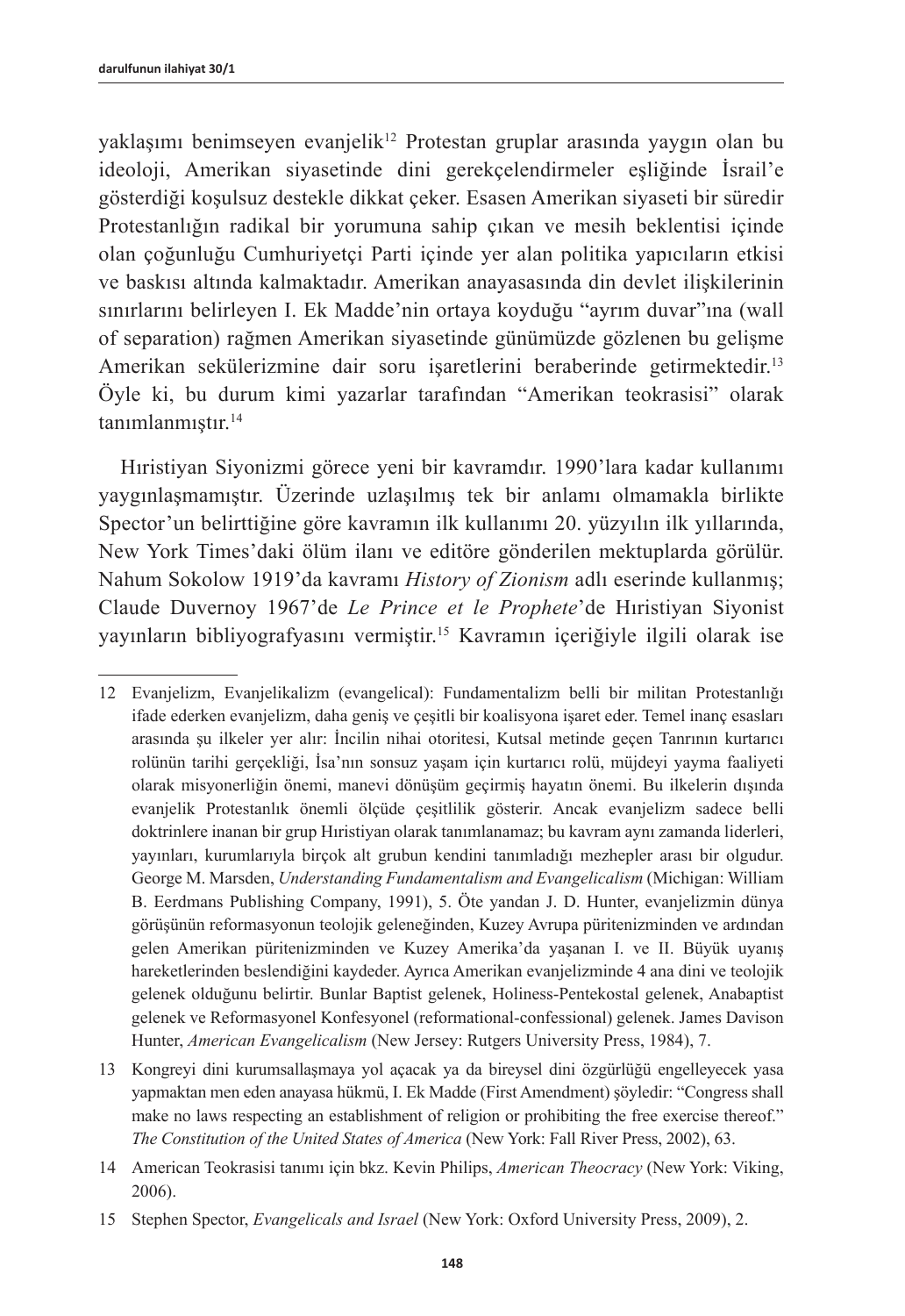çok dar ya da çok geniş tanımlamalar yapılabilmektedir. 2003 yılında *Times*  dergisi Hıristiyan Siyonistini tanımlarken "Kutsal kitap yorumlarına dayanarak İsrail'e destek veren Muhafazakar Cumhuriyetçilerin güçlü oy bloğu..." olarak değerlendirmiştir. Tanımlamalardaki farklara değinen Stephen Spector, Hıristiyan Siyonistinin bazen çok geniş şekilde İsrail'i herhangi bir sebepten dolayı destekleyen tüm Hıristiyanları içerecek şekilde kullanıldığını; bazen de çok daraltılarak İsrail'i İncil'deki kehanetlerin gerçekleştirilmesindeki yeri açısından değerlendiren ve İsrail'in bu çerçevede siyasi, finansal ve dini desteği hak ettiğine inanan Protestan fundamentalistlerden çıkan bir hareket olarak değerlendirildiğini belirtir. Oysa Spector'a göre mezhebi anlamda evanjelik olanların birçoğunun yanı sıra evanjelik olmayan Hıristiyanlardan bir kısmı da fundamentalist olmadıkları halde İsrail'e destek vermeye devam etmişlerdir. Spector'ın Hıristiyan Siyonistinden anladığı ise, inançları, duyguları, tecrübeleriyle birlikte Yahudi vatanı olarak gördükleri modern İsrail devletini destekleyen kişi tanımlamasıdır.<sup>16</sup>

Genel bir değerlendirmeyle Hıristiyan Siyonizmi, 19. yüzyılda İngiltere'de ortaya çıkan, aynı yüzyıl ortalarında ABD'ye gelerek asıl büyük etkiyi takip eden yüzyıl içinde ve sonrasında ABD'de yapan ve günümüz Amerikan toplumunun en etkili apokaliptik (dünyanın sonu anlatıları) inancın müntesiplerine verilen isimdir. 17 Oldukça radikal fikirlere sahip güçlü bir azınlık durumundaki Hıristiyan Siyonistler, Davidson'a göre Amerikan seçmeninin %20'sine denk gelirken18, çoğunlukla Cumhuriyetçi partiye oy veren ve yeni muhafazakarlarla (neo-conservative) sıkı ilişkide olan bu grup, C. Aldrovandi'nin belirttiğine göre evanjelik nüfusun yaklaşık %20-25'ini oluşturmaktadır.19 Kiracofe ise bu grubun 30-45 milyon civarında olduğunu tahmin etmektedir.<sup>20</sup> Verilen oranlardan anlaşılacağı üzere Hıristiyan siyonizmi Amerikan Protestanları arasında yaygın bir ideolojidir. İsrail'e verilen destek ABD'de yalnız lobiler, iş adamları, vaizler ya da belli siyasetçiler arasında yaygın değildir; Amerikan halkı arasında önemli bir oran benzer şekilde İsrail'i dini gerekçelerle desteklemektedir. Nitekim *Pew Research Center*'ın 2013 araştırma sonuçlarına göre ABD'deki beyaz evanjelik Protestanlar'ın %82'si İsrail'in Tanrı tarafından Yahudilere verildiğine

<sup>16</sup> Spector, *Evangelicals and Israel*, 3.

<sup>17</sup> Carlo Aldrovandi, *"Theo-politics in the Holy Land: Christian Zionism and Jewish Religious Zionism*," *Religion Compass* 5, no. 4 (2011): 115–116.

<sup>18</sup> Davidson, "Christian Zionism," 164.

<sup>19</sup> Aldrovandi, *"Theo-politics in the Holy Land*," 115.

<sup>20</sup> Clifford A. Kiracofe, Jr., *Dark Crusade: Christian Zionism and US Foreign Policy* (New York: I.B. Tauris, 2009), xiv.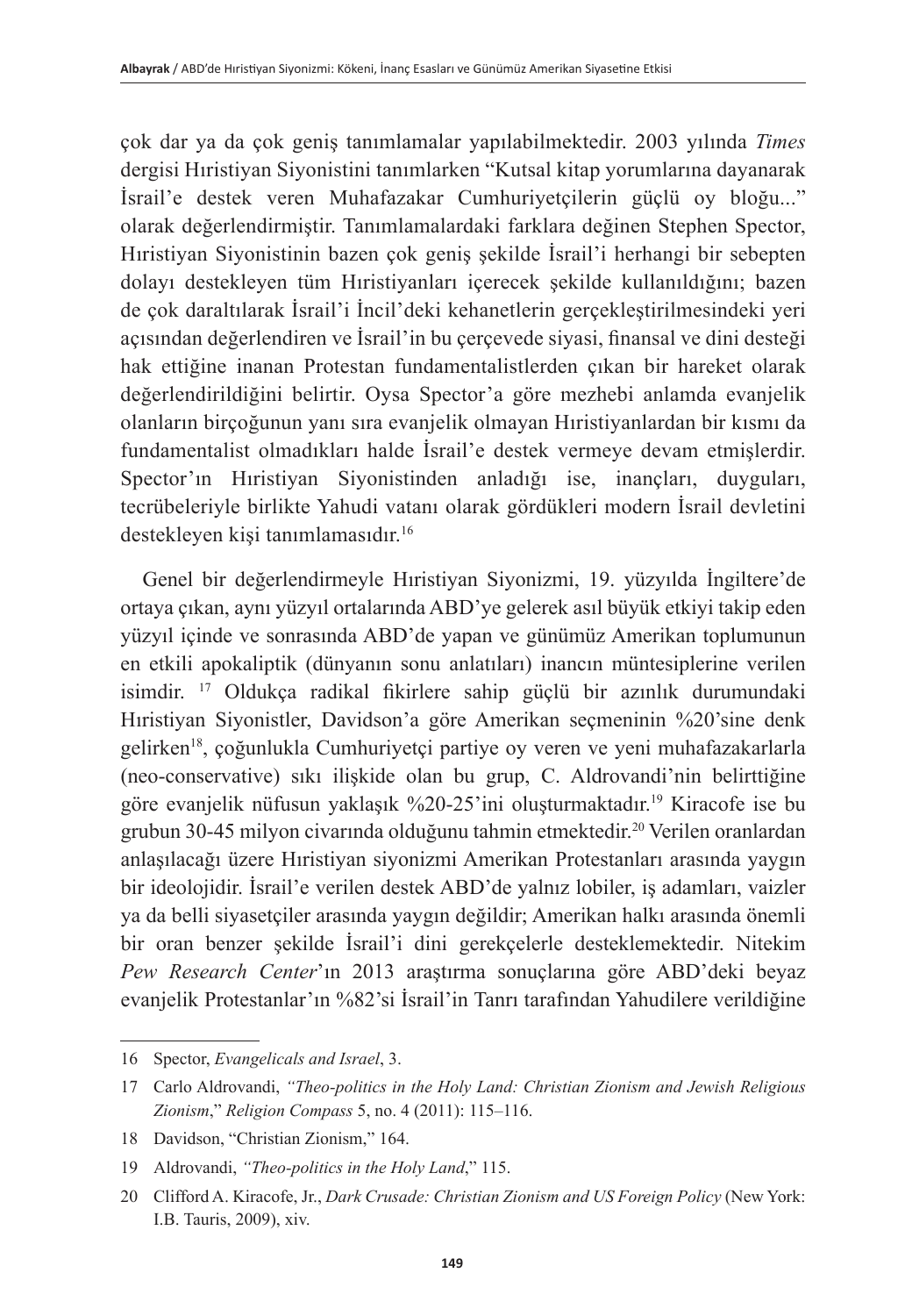inanmaktadır; oysa bu oran Yahudiler arasında sadece %40 düzeyindedir. Genel olarak Tanrı'nın İsrail'i Yahudilere verdiğine inanan Amerikalıların oranı ise  $\frac{9}{6}44'$ tür.<sup>21</sup>

# **Hıristiyan Siyonizminin Ortaya Çıkışı ve Yayılışı**

Hıristiyan Siyonizminin ortaya çıktığı dönem ve ortam değerlendirildiğinde bu ideolojinin köklerinde Osmanlı karşıtı İngiliz emperyalizminin Orta Doğu'daki faaliyetleri temelinde şekillendirilen politikalarının dini söyleme dönüştürüldüğünü görmek mümkündür.<sup>22</sup> Ortaya çıktığı ilk dönemde İngiliz emperyalizmi için önemli bir ideolojik zemin oluşturan Hıristiyan Siyonizmi, benzer şekilde günümüzde Amerikan emperyalizmine ideolojik zemin sağlarken; İsrail lobisinin de önemli bir parçasını oluşturmaktadır.23 Amerikan Senatosunda dış ilişkiler komitesinde uzun yıllar çalışmış olan Clifford A. Kiracofe, Jr. *Dark Crusade: Christian Zionism and US Foreign Policy* adlı kitabında Hıristiyan Siyonizminin emperyal siyasetin bir aracı olarak İngilizlerin yönlendirmesiyle ortaya çıktığını kaydeder.<sup>24</sup> Aslında Yahudilerin Filistin topraklarına göçü meselesi, Napolyon'un Mısır ve Filistin'i işgalini müteakip Yahudilerin bölgeye yerleşmesine dair açıklamalarına kadar gider; ancak bu yoldaki önemli ilk adımlar İngiliz siyaset adamı Lord Palmerston tarafından atılmıştır.

Lord Palmerston'un (1830-1865) dışişleri bakanlığı ve başbakanlığı dönemlerinde Osmanlı-İngiltere ilişkileri çerçevesinde İngilizlerin temel meselesi, sömürgesi olan Hindistan'a ulaşım yolu üzerinde bulunan Osmanlı topraklarını kendi çıkarları doğrultusunda kontrol etmek ve bölgede etkisini artırmak isteyen Rusya ve Fransa'nın gücünü zayıflatma çabaları olmuştur. Bu dönemde İngiltere, her ne kadar Osmanlı İmparatorluğunda ayrılıkçı hareketler

- 23 Kiracofe, *Dark Crusade*, 2.
- 24 Kiracofe, *Dark Crusade*, 8.

<sup>21</sup> Michael Lipka, "More White Evangelicals than American Jews say God gave Israel the Jewish People" *Pew Research Center*, (3 October 2013), [https://www.pewresearch.org/fact](https://www.pewresearch.org/fact-tank/2013/10/03/more-white-evangelicals-than-american-jews-say-god-gave-israel-to-the-jewish-people/)[tank/2013/10/03/more-white-evangelicals-than-american-jews-say-god-gave-israel-to-the](https://www.pewresearch.org/fact-tank/2013/10/03/more-white-evangelicals-than-american-jews-say-god-gave-israel-to-the-jewish-people/)[jewish-people/](https://www.pewresearch.org/fact-tank/2013/10/03/more-white-evangelicals-than-american-jews-say-god-gave-israel-to-the-jewish-people/) (Erişim tarihi: 30 Nisan 2019)

<sup>22</sup> Siyonizmin İngiliz siyasetiyle bağlantısı çoğu zaman Balfour Deklerasyonu'na atıfla değerlendirilir ve bu belgenin yayınlandığı 1917 yılından önceki İngiliz siyasetinde Hıristiyan Siyonizminin etki alanına dair yeterli bilgi yer almaz. Oysa Hıristiyan Siyonizminin İngiliz evanjelik Protestan çevrelerinde yayılışı 19. yüzyılın ilk yarısına kadar gider. Dolayısıyla günümüzde Filistin topraklarının Yahudileştirilmesinde en önemli ilk adım olarak görülen Balfour Deklerasyonu, aslında bir başlangıçtan ziyade bir sonuçtur ve 19. yüzyıl boyunca geliştirilen Hıristiyan Siyonizmi ideolojisinin teolojik ve siyasi görüşünün İngiliz entelektüel ve siyasi çevrelerinde yayılışının bir sonucu olarak değerlendirilmelidir.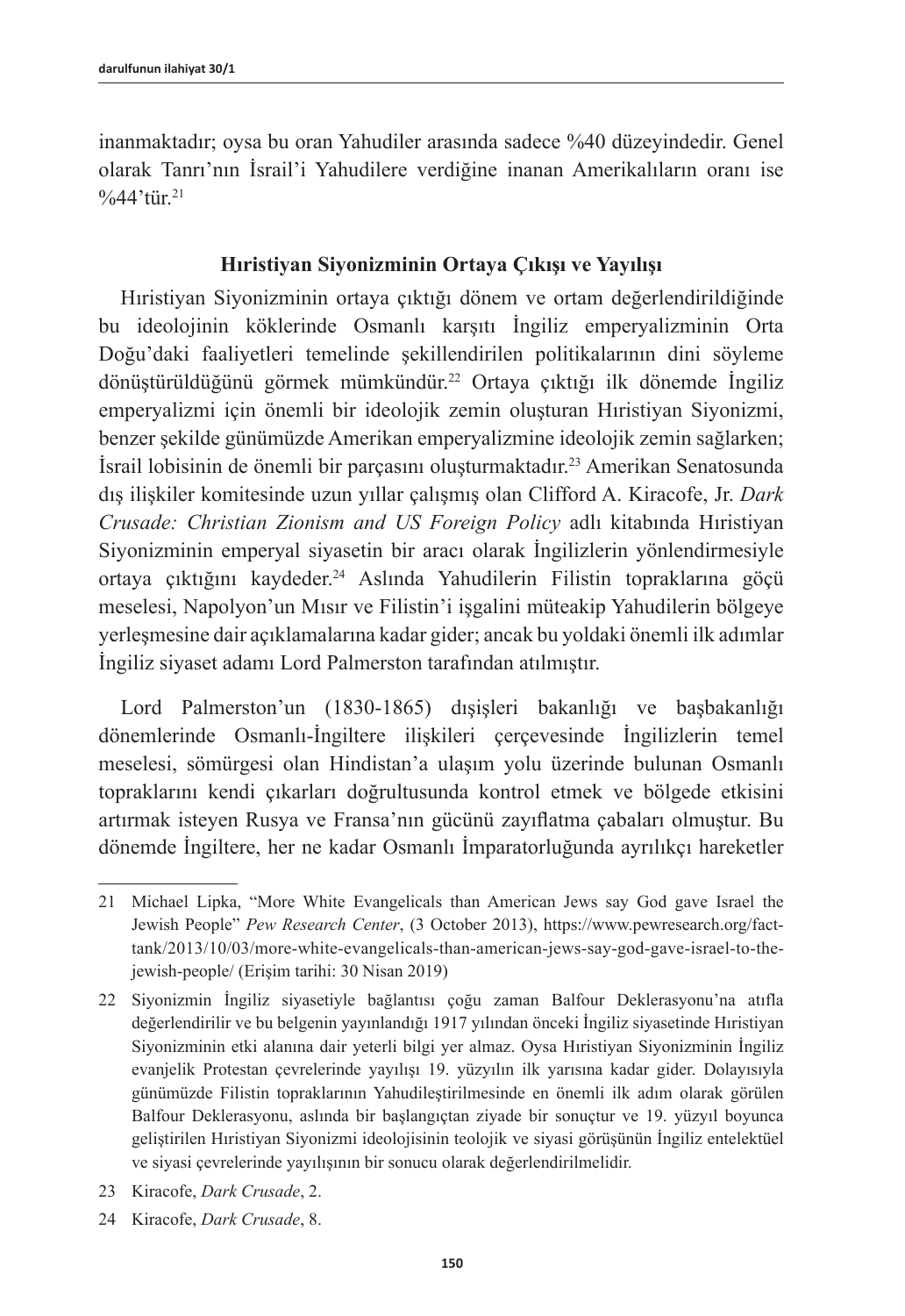içinde olan Yunanlıların bağımsızlık taleplerine sıcak baksa ve Osmanlı'dan kopuşunu desteklese de konu Hindistan yolunun korunması ve dolayısıyla da İngiliz ticari ve siyasi menfaatlerinin devamına geldiğinde Osmanlı Devleti'nin toprak bütünlüğünü desteklemeyi uygun görmüştür. Bu yaklaşım sebebiyle 19. yüzyılda Osmanlı'yı çok yormuş olan ve mücadele için İngiliz ve Rus desteğine ihtiyaç duyulan Mısır sorununda İngiltere, Mehmet Ali Paşa'nın isyanını desteklememiştir. Palmerston'a göre Fransız etkisine açık olan Mehmet Ali Paşa'nın amaçları yerine geldiğinde Osmanlı Devleti bağımsızlığını kaybedecek bu da İngiltere'nin korktuğu şeyi yani Hindistan yolunu hem karadan hem denizden tehlikeye düşürecekti. Dolayısıyla Palmerston'a göre iyi bir reformcu olan Sultan II. Mahmut yönetiminin desteklenmesi, Osmanlı devletinin Hint yolunu daha iyi koruyacağına dair inancından kaynaklanmıştır. <sup>25</sup>

Emperyalist hedeflerin uluslararası ilişkileri şekillendirdiği bir ortamda dini gruplar da Osmanlı toprakları üzerinde hakimiyet mücadelesi veren devletlerin ilgi alanına dahil olmuştu. Rusların Ortodoksları himaye ederken, Fransızların Marunilerin koruyucusu rolüne büründükleri Osmanlı coğrafyasında İngilizler, Rus ve Fransız etkisini dengelemek ve Orta Doğu'daki ekonomik ve siyasi menfaatlerini gerçekleştirebileceği bir vasatın oluşuma imkân sağlamak üzere himaye edeceği dini grup arayışına girmişti. Palmerston, Maruniler'in İngiltere yerine her zaman için Fransızlara daha yakın oldukları kanaatini paylaşmıştır. Buna karşılık Dürzilerin İngiliz etkisine açık olduğu düşünülmüştür. Bu fırsattan yararlanarak 1841'de eğitim alanında Dürzilerin taleplerini karşılamak üzere İngiliz hükümeti bölgeye öğretmen göndermiştir.26 1840'lar ve 1850'ler boyunca İngiliz hükümeti, stratejik hedef ve menfaatleri doğrultusunda Filistin'deki Yahudilerle ilişkileri geliştirirken bir yandan da Lübnan'daki Dürzileri desteklemiş ve aynı zamanda bölgede yeni Protestan kiliselerin kurulmasını sağlamıştır. 27

Kraliçe Viktorya döneminde dış işleri bakanlığı ve başbakanlık yapan Lord Palmerston'un Orta doğu politikasının şekillenmesinde Lordlar Kamarasında yer alan Lord Shaftesbury'nin dini ve siyasi yaklaşımlarının önemli ölçüde etkisi olmuştur.<sup>28</sup> Kendisi İngiliz evanjeliklerinin önde gelenlerinden olan ve

<sup>25</sup> Bayram Soy, "Lord Palmerston'un Osmanlı Toprak Bütünlüğünü Koruma Siyaseti," *Türkiyat Araştırmaları* 7, (2007): 141–167.

<sup>26</sup> Frederick Stanley Rodkey, "Lord Palmerston and Turkey: 1830-1841," *The Journal of Modern History* 2, no. 2 (June 1930): 211.

<sup>27</sup> Abdul-wahab Kayyali, "Zionism and Imperialism: The Historcial Origins," *Journal of Palestine Studies* 6, no.3 (Spring 1977): 100.

<sup>28</sup> Eleanor H. Tejirian ve Reeva Spestor Simon, *Two Thousand Years of Christian Missions in the Middle East* (New York: Columbia University Press, 2012), 90.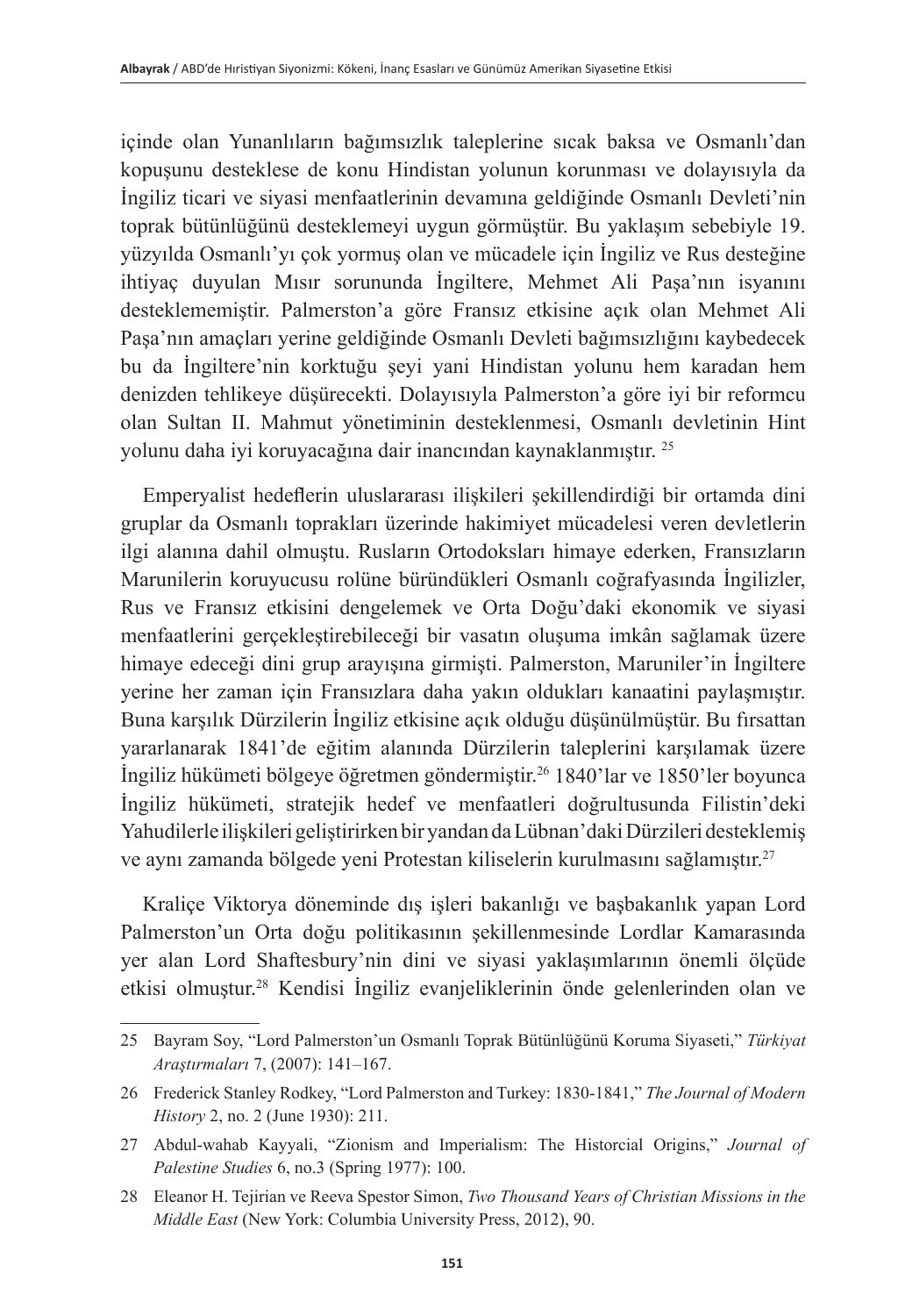Lord Shaftesbury ünvanıyla bilinen Ashley Cooper, Tanrı'nın kadim milleti olarak gördüğü Yahudilerin kutsal topraklara dönüşünün İsa'nın ikinci gelişini hızlandıracağına inanmış ve bu konuda Palmerston'ı ikna etmiştir. Donald Lewis, *The Origins of Christian Zionism: Lord Shaftesbury and Evangelical Support for a Jewish Homeland* adlı eserinde Hıristiyan Siyonizmi doktrininin 19. yüzyıl İngiltere'sindeki köklerine yönelmiş ve İngiliz Protestan evanjelizmi içinde 1830-1840'larda Hıristiyan Siyonizmi olarak tanımlanan dini-politik doktrinin yükselişini ele almıştır. Bu yıllarda Protestan evanjelizmi kimliğinin oluşumunda Yahudi faktörünün Lord Shaftesburry'nin gayretleriyle önem kazandığına işaret eden Lewis, aynı zamanda bu fikrin oluşumunda Alman Pietizminin de etkisinden bahsetmiştir.<sup>29</sup> Bu dönemde Lord Shaftesbury ve Londra Yahudi Cemiyeti (*London Jews Society)<sup>30</sup>* Yahudilerin Filistin'e dönüşünü ve Kudüs'te bir Anglikan kilisesinin kuruluşunu desteklemiştir. Hatta 1840 yılında İngiliz dış işleri bakanlığına yolladığı bir dilekçede Lord Shaftesbury, İngiltere'nin

29 Donald M. Lewis, *The Origins of Christian Zionism, Lord Shaftesbury and Evangelical Support for a Jewish Homeland* (New York: Cambridge University Press, 2010).

<sup>30</sup> Londra Yahudi Cemiyeti (*London Jews Society-LJS*), 1809'da Mainstockheim, Franconia'da Yahudi bir aileden gelen ve Hıristiyanlığa geçerek Lütheryan bir pastör olan Joseph Frey tarafından kurulmuştur. 1801'de Londra'ya taşınan Frey, burada Londra Misyoner Cemiyeti (*London Missionary Society*) için Yahudilerle çalışmış, onlara Kalvinist Metodist Şapelde dersler vermiştir. Yahudileri Hıristiyanlaştırmanın el kitabını yazan Frey, 1809'da kurduğu LJS ile misyonerlik çalışmalarını sürdürmüş, 1816'da cemiyetten ayrılmıştır. Rodney Curtis, "Evangelical Anglican Missionaries and the London Jews Socety: Palestine Place at Bethnal Green and Related Developments, 1813-1895," *Jewish Historical Studies* 50 (1), no. 5 (2018): 71–72. Ahlak dışı eylemleri nedeniyle cemiyetten ayrıldıktan sonra Amerika'ya giden Frey burada Yahudilerin Durumunu İyileştirme Cemiyeti'ni (American Society for Meliorating the Condition of the Jews) kurmuş; ardından Long Island'da Baptist vaiz olarak çalışmıştır. Bkz. Curtis, "Evangelical Anglican Missionaries," 87. İleri gelen siyasetçiler, bankerler ve din adamları tarafından desteklenen Londra Yahudi Cemiyeti, Hıristiyanlaştırma faaliyetleri için Yahudi çocukların gideceği okullar açmış, bu okullara özellikle yoksul Yahudilerin çocukları gitmiştir. Bkz. Curtis, "Evangelical Anglican Missionaries," 77. Yahudi Ansiklopedisinin belirttiğine göre 19. yüzyıl boyunca dünya genelinde 204 bin ve İngiltere'de 50 bin Yahudi din değiştirerek Hıristiyanlığa geçmiştir. Yahudi Hıristiyan (Hebrew Christians) olarak bilinen bu insanların din değiştirmesinde LJS önemli roller ifa etmiştir. Curtis, 81. Londra Yahudi Cemiyeti'nde sürekli olarak Hıristiyanlığın Yahudi temellerine vurgu yapılarak Yahudilik ile Hıristiyanlık arasındaki bağa dikkat çekilmiştir. Bu anlayışa göre söz konusu bağ Katolik Kilisesi tarafından ihmal edilmiştir. Yahudilere yönelik ilgi ve ihtimam vurgulanmış; onlara yardımlar yapılmıştır. 1853'de LJS'de Yahudi kökene sahip yaklaşık 50 din adamı görev yapmıştır. LJS konuşmaları Hıristiyanlar arasında ilgi görmüş, LJS yayınları ve kitapları Hıristiyanlarca takip edilmiştir. Öte yandan LJS tarafından Yahudiler, Yarı Hıristiyan olarak görülmüştür, zira onlar da tıpkı kendileri gibi geleceği düşünülen bir Mesih'e inanmış, İbranice İncil'e ve Tanah'a iman etmiştir. Mesele Yahudileri İsa'nın kendilerinin de Mesihi olduğuna ikna etmektir ve bunun için onlara sevgi ve ilgi göstermenin önemine inanılmıştır.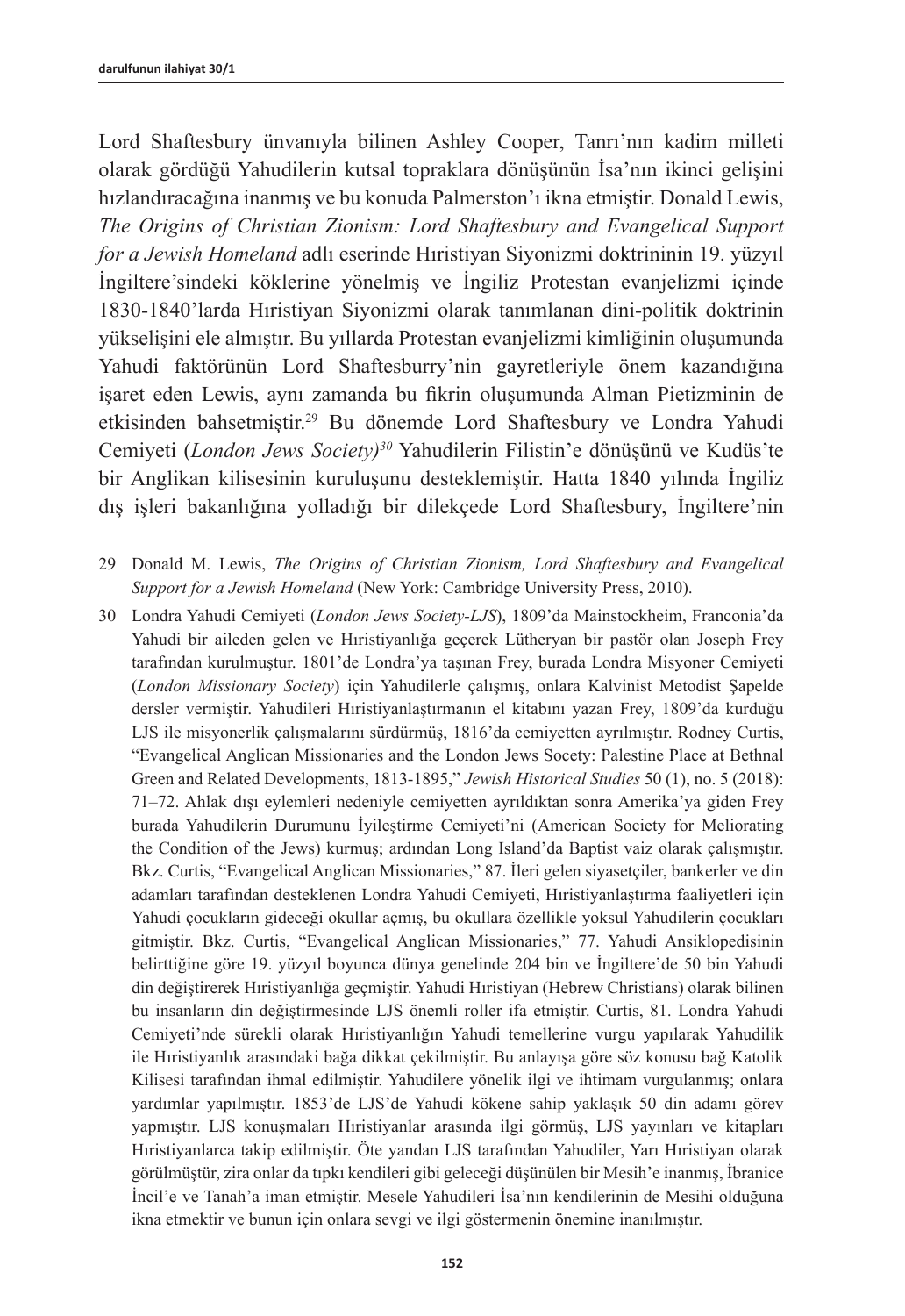Filistin'de bir Yahudi devleti kurması talebini iletmiştir.<sup>31</sup> Bu bağlamda günümüz Siyonistleri tarafından da sıkça kullanılan "ulusu olmayan toprağa toprağı olmayan ulus" sloganı aslında Lord Shaftesbury'e aittir.<sup>32</sup>

Bu dönemin öne çıkan diğer isimleri arasında eski bir haham olan ama sonrasında Protestanlığa geçerek misyonerlik yapan *London Society*'den George Wilson Pieritz dikkat çeker. Bu kişi hayatının bir kısmında Kudüs'e yerleşmiş ve seyahatleri süresince gözlemlerini Avrupa'ya rapor etmiştir ve yazdıklarının bir kısmı *The Times*'da yayınlanmıştır. Yine Londra Yahudi Cemiyeti'nden Alexander McCaul gibi isimlerin yazıları da bu dönemde Yahudilere yönelik ilginin göstergelerindendir.<sup>33</sup> Ayrıca *Jewish Chronicle* adlı süreli yayın, Yahudi çevrelerinde Filistin'e giderek burada koloniler kurmayı popüler hale getirmek için çıkarılmıştır. Bunun yanında İngiliz yazarları arasında Filistin'de Yahudi yerleşimi kurma fikrine sempatiyi artırıp halk arasında popülerleştirme çabaları olmuştur. Byron'ın *Hebrew Melodies*'i, George Eliot'un *Daniel Deronda*'sı ve Disraeli'nin *Tancred*'i bu amaca hizmet etmek üzere üretilmiş popüler eserlerdir.<sup>34</sup>

Yahudileri destekleme fikrini emperyalist politikalarına dini gerekçelerle destekleyerek uygun bulan İngiliz yönetimi 1838'de Kudüs'te fahri konsolosluk

<sup>31</sup> Yaakov Ariel, "An Unexpected Alliance: Christian Zionism and Its Historical Significance," *Modern Judaism* 26, no. 1 (Feb 2006): 74.

<sup>32</sup> Spector, *Evangelicals and Israel*, 18.

<sup>33</sup> David Feldman, "Evangelicals, Jews, and anti-Catholicism in Britain, c. 1840-1900," *Jewish Historical Studies* 47, (2015): 93–94. İngiltere sadece Yahudileri kutsal topraklarda koruma altına almakla kalmamış bölgede bir Protestan varlığının oluşması için de çalışmıştır. 1841 yılında İngiltere, Kudüs'te Prusya ile ortak çalışarak bir başpiskopos arayışında olmuştur. Bu anlaşmaya göre ilk piskopos İngiliz bir din adamı olacak, ondan sonraki ise Prusyalı olabilecekti. Bu mevkiin teklif edildiği ilk kişi Londra Yahudi cemiyetinden ve Kings College profesörlerinden Alexander McCAul idi. Ancak McCaul, bu pozisyonun Hz. İbrahim'in soyundan olmasının önemine dikkat çekerek reddetti. Bunun üzerine eski bir Yahudi olup Hıristiyanlığa geçen ve bir misyoner olarak Londra Yahudi Cemiyeti'ne hizmet eden Michael Solomon Alexander bu göreve getirildi. Alexander, 1845'te ölümüne kadar Kudüs'te Anglikan piskoposu olarak görev yaptı. Tejirian ve Simon, *Two Thousand Years*, 91.

<sup>34</sup> Kayyali, "Zionism and Imperialism," 102. Avrupa'da Siyonist ideolojinin yükselmesine yol açan sebeplerden biri de Rusya'da 1881'de yaşanan anti-semitik pogromlardır. Yahudilerin Batı Avrupa'ya göçü anti-semitizm dalgasını beraberinde getirirken, çıkarlarını düşünen Batıdaki Yahudiler bu göçmenlerin kaderiyle ilgili kararları yönlendirmişlerdir. Örneğin ultra zengin Yahudi Rothschild'ler finansal yönden Batı Avrupa'ya doğru yönelen göçü minimize etmeye ve gelenleri Filistin'e yönlendirmeye çalışmışlar; böylece bir taraftan anti semitizm dalgasının önüne geçmeye çalışırken diğer taraftan Süveyş kanalı sürecinin ardından Yahudilerin emperyalizm oyununda rol almasını sağlamaya çalışmışlardır. Kayyali, "Zionism and Imperialism," 103.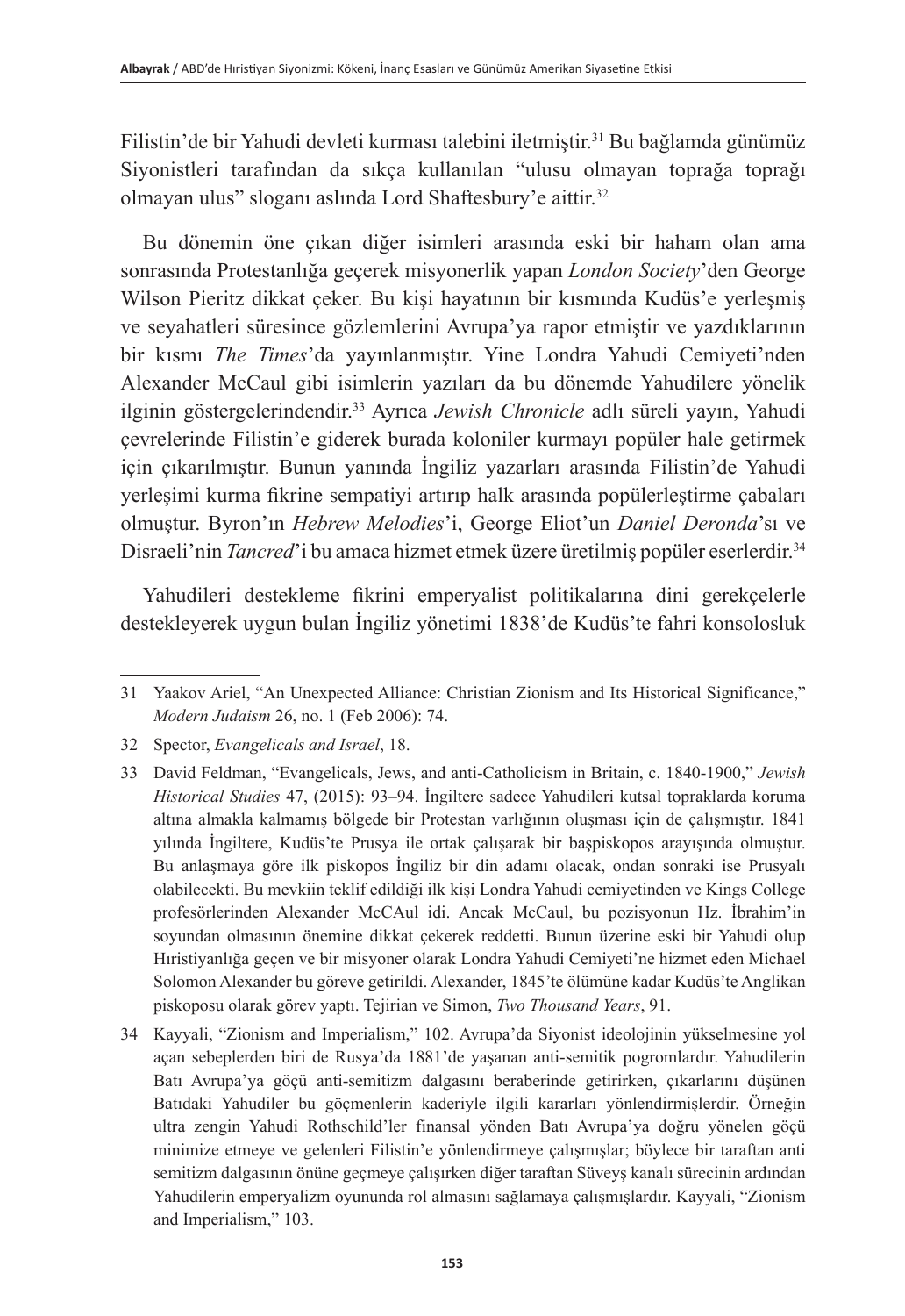açmaya karar vermiş ve ertesi sene bölgedeki ilk Avrupalı konsolosluğu açmıştır.<sup>35</sup> Bu dönemde Yahudilerin bölgedeki varlığı kısıtlı olmuştur. Kudüs'e konsolos yardımcısı olarak gönderilen William Tanner Young isimli kişinin raporuna göre 1839 tarihinde Filistin Yahudilerinin sayısı 9690'dır. İngiliz yönetiminin Young için belirledikleri görevler arasında Kutsal topraklarda Yahudilerin korunmasını sağlamak yer almıştır. Bu kişi, görevde olduğu süre içinde bölge Yahudilerinin durumunu ve Avrupa'nın desteğine ihtiyacı olduklarına dair kanaatlerini Palmerston hükümetine rapor etmiştir.<sup>36</sup>

İngiltere hükümeti, Yahudileri himaye politikasını gerekçelendirmek için bölgedeki gelişmeleri amaçları doğrultusunda kullanmıştır. Bu bağlamda aralarında çatışma olan Osmanlı Devleti ile Mısır yöneticisi Kavalalı Mehmet Ali Paşa'yı Mayıs 1840'ta Suriye ve Rodos'ta Yahudileri katletmekle suçlamış ve Yahudilerin İngiliz korumasında olduğunu deklare etmiştir. Ayrıca durumu tetkik etmek üzere bölgeye bir delegasyon gönderilmesine karar verilmiştir. Şam'da Yahudilere katliam yapıldığı iddiası<sup>37</sup> 1840'lar İngiltere'sinde yankı bulmuş ve evanjeliklerin, radikallerin, Quakerların ve kölelik karşıtlarının Yahudilerin yanında saf tutmalarını sağlamıştır. Bu tabloda dini otoritelerin de yeri olmuştur. Cantenbury Piskoposu ve Scotland Kilisesi, İngiliz hükümetini Yahudilere sahip çıkmaya çağırmıştır.

Ağustos 1840'ta İngiliz dış işleri bakanı daha sonra Siyonist harekete yön verecek olan bir planı Osmanlı yönetimine teklif ederek Yahudilerin Filistin'e yerleştirilmesini talep etmiştir.<sup>38</sup> İngiliz yönetimi bu teklifi ekonomik zafiyet

<sup>35</sup> Bu dönemde Kudüs'te bir diplomatik varlık göstermek emperyal ve ulusal meşruiyet iddiası olarak okunabilir ve 1860'a gelindiğinde birçok Avrupa devletleri Kutsal topraklarda temsilcilik açıyordu. Örneğin Prusya 1842'de, Fransa 1843'te ABD 1844'te Avusturya 1849'da Kudüs'te konsolosluklarını açtılar. Bu diplomatik birimler hacılar, turistler, araştırmacılar ve arkeologlara yardımcı olmuştur. Ayrıca birçok dini grup da kendi misyonlarını bölgede kurmuştur. Hatta German Templer hareketi bu dönemde toprak satın alan ve son günlerin gelişini bekleyen bir gruptu. Bkz. Tejirian ve Simon, *Two Thousand Years*, 113.

<sup>36</sup> Rodkey, "Lord Palmerston and Turkey," 214.

<sup>37</sup> Damascus Affair olarak bilinen olayda Şam'da Katolik bir rahibin kaybolması üzerine Hıristiyanlar arasında Yahudilerin sorumlu olduğu söylentisi yayılmış, sonunda Peder Thomas ve yardımcısının ölümünden 16 Yahudi suçlanırken, 4 Yahudi sorgulama sırasında ölmüştür. Osmanlı yönetiminin zaaf içinde olduğu ve bölgede Mısır Hidivi Mehmet Ali Paşa'nın etkili olduğu bir dönemde yaşanan bu hadise uluslararası boyutta yankı bulmuş; Orta Doğu'da etkili olmak isteyen Fransa, Avusturya, İngiltere meseleye dahil olmuşlardır. Hillel J. Kieval, "Review of 'The Damascus Affair: Ritual Murder, Politics and the Jews in 1840', by Jonathan Frankel," *AJS Review* 25: 1, (April 2001): 138.

<sup>38</sup> Rodkey, "Lord Palmerston and Turkey," 215.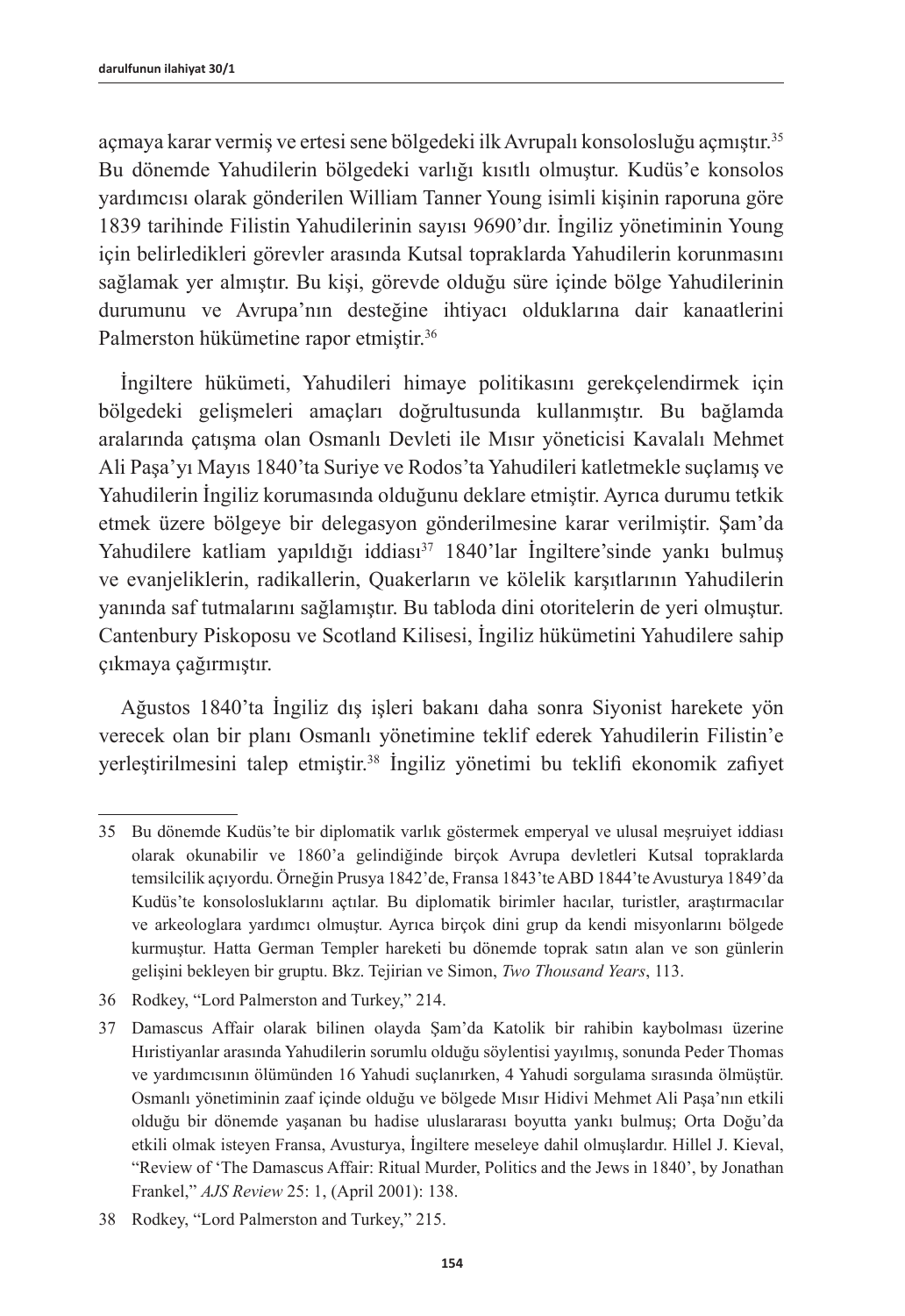içindeki Osmanlı devleti için bir çıkış yolu olarak sunmuştur.<sup>39</sup> İstanbul'daki İngiliz Büyükelçisi Ponsonby'e gönderilen mesajda Yahudilerin Avrupa'nın zenginliklerine sahip olduğu belirtilmiş; belli sayıda Yahudi'ye sahip olan ülkelerin bu durumdan fayda göreceği, Osmanlı Sultanının da Yahudileri Filistin'e yerleştirmesinin Osmanlı'nın lehine olacağı ve bu durumun Mehmet Ali Paşa ve haleflerinin emellerini başarısız kılacağı belirtilmiştir.<sup>40</sup> İngiliz yönetiminin bu yaklaşımı Osmanlı'yı bölgede Yahudi yerleşimine açmaya zorlamaya matuftur. Bununla birlikte Palmerston, himaye konusu olarak gördüğü Osmanlı İmparatorluğunda yaşayan Yahudileri Türk yöneticilere karşı desteklemeyi bir politika olarak benimsemiştir. Bunun için Yahudilerin Filistin'deki yerel Türk memurlarıyla ilgili şikayetlerini iletmek üzere İstanbul'daki büyükelçiliğin ve İngiliz konsolosluk birimlerinin hazır olmasını salık vermiştir.

İngiliz hükümeti, kolonileştirme politikaları çerçevesinde bu dönemde Yahudilerin Filistin topraklarına yerleşmesine destek olacak organizasyonların oluşturulmasını da desteklemiştir. Örneğin Yahudi Ulusunun Filistin'e Dönüşünü Destekleyen İngiliz ve Yabancılar Cemiyeti (*The British and Foreign Society for Promoting the Restoration of the Jewish Nation to Palestine),* Yahudilerin Filistin'e Yerleşmesini Destekleme Derneği *(The Association for Promoting Jewish Settlements in Palestine),* Kutsal Topraklarda Yahudi Tarımsal Emeğini Destekleme Cemiyeti *(The Society for the Promotion of Jewish Agricultural Labor in the Holy Lan*d) gibi organizasyonlar Filistin'e Yahudi yerleşimini desteklemek üzere 19. yüzyılda oluşturulmuştur. Böylece 1820'ler ve 1830'lardan itibaren evanjelik Hıristiyanlar Yahudilere olan ilgilerini açığa çıkarmaya başlamışlardır ki bu sonrasında militan Protestanlığı oluşturmuştur.<sup>41</sup>

Kutsal topraklara Yahudi yerleşimini destekleyen İngiliz siyasetinin emperyalizm politikaları çerçevesinde konuya aktif olarak katıldığı dönemde Amerika Birleşik Devletleri'ndeyse mesele henüz emperyal heveslerle ilintili şekilde değerlendirilmiyordu. Bu dönemde ABD, ticari ilişkilerin öne çıktığı daha yapıcı kültürel eğilimlere sahip şekilde Müslümanlarla karşılıklı faydaya

<sup>39</sup> İngiliz yönetiminin Osmanlı'nın rızasını kazanmak üzere Yahudilerin Osmanlı ekonomisine sağlayacağı faydalara yönelik referansı Yahudi Siyonistlerinin de sıkça başvurduğu bir argüman olmuştur. En meşhur Siyonist olan Theodore Herzl, II. Abdülhamid'e getirdiği her teklifte yerleşim imkânı karşılığında Osmanlı borçlarının Yahudi sermayesi tarafından ödenmesinden bahsetmiş ancak II. Abdülhamid Filistin'de bir Yahudi devleti kurma niyetinin farkında olduğu için Yahudilere Filistin dışında yerleşim imkânı sunmuştur. Detaylar için bkz. Mim Kemal Öke, *Siyonizm ve Filistin Sorunu (1880-1923)* (İstanbul: Timaş Yayınları, 2018).

<sup>40</sup> Rodkey, "Lord Palmerston and Turkey," 215.

<sup>41</sup> Feldman, "Evangelicals," 93.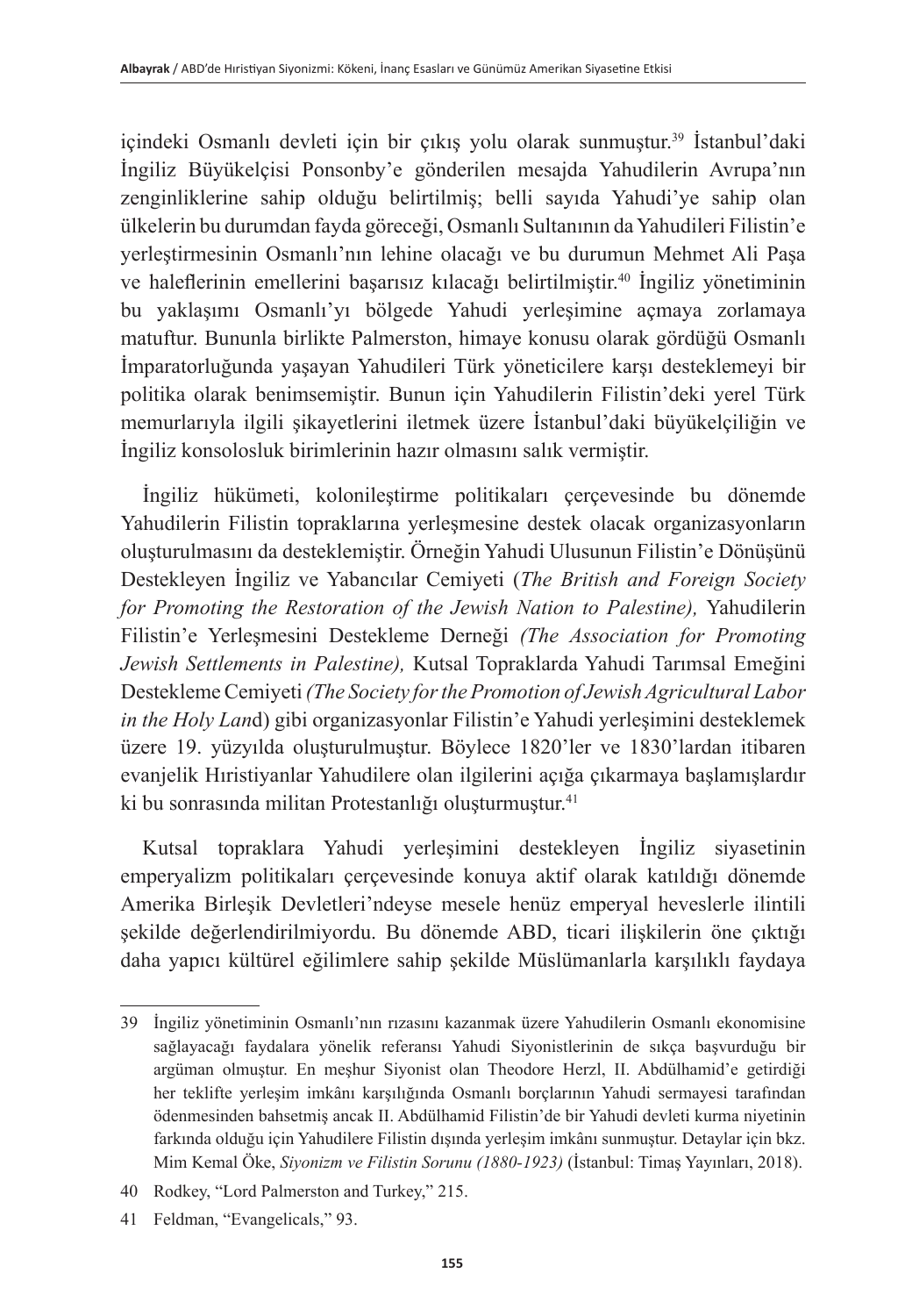dayalı bir ilişki kurma eğilimindeydi.<sup>42</sup> Amerikan gemilerine geçiş izni verilmesi için Müslümanlarla 18. yüzyıldan beri diplomatik ilişki içinde olan ABD, Kuzey Afrika ülkeleriyle bazı anlaşmalar yapmıştı. Özellikle Tunus'la imzalanan belgede İslam'a saygı ibaresinin yer alıyor olması dikkat çekicidir. Bu dönemde Fas'la girilen çatışmaların sebebi ise din değil ticaretti.<sup>43</sup> Öte yandan Osmanlı Devleti'ne ABD adına ilk resmi ziyaret 1800 yılında Kaptan William Bainbridge tarafından gerçekleştirilmişti.

19. yüzyılda Amerikan evanjelikleri arasında yayılan görüşlerde Yahudilerin Filistin'e gidişini teşvik eden unsurlar zaman içinde önem kazandı. Bu dönemde Amerikan evanjelik Protestanları Yahudileri Filistin'e gitmeye teşvik ederken sadece bu toprakları Müslümanların ellerinden almayı değil, aynı zamanda İsa'nın ikinci kez yeryüzüne gelişi için hazırlık yaptıklarını düşünüyorlardı. Bu önbinyılcı dönemlendirmeye inananlar arasında öne çıkan William Eugene Blackstone, İncil'in kehanetler barındırdığına inanmıştı. 1891'de Başkan Benjamin Harrison ve bakan James G. Blaine'e ithafen bir dilekçe hazırlayarak İsrail'in durumu ve Filistin toprakları üzerindeki iddialarıyla ilgili olarak Avrupa devletlerinin katıldığı bir konferans talebini Başkana iletti. Elli yıl önce İngiltere'de Lord Shaftesbury'nin yazdığı dilekçeye benzer şekilde Filistin'in Yahudilere verilmesi talebini içeren bu metin iyi tanınan 413 Amerikalı tarafından imzalanırken; imzacılar arasında Yüksek Mahkeme Başkanı, JP Morgan ve John D. Rockefeller da bulunuyordu.<sup>44</sup> Bunlar, etkili Amerikalılar arasında Yahudilerin Filistin üzerindeki hak iddiasına verilen desteği göstermesi bakımında önemlidir. Öte yandan Davidson'un belirttiği gibi Amerika'nın kaderiyle İsrail'in kaderi arasında çizilen paralellikler Amerikalıların siyonizmi kolayca benimsemelerine yardımcı olmuştur. Buna göre İsrailliler toprakları için beyaz adamın Amerikalı yerlilere karşı mücadelesinin benzerini ortaya koyuyordu. Nitekim Amerikalıların kıtayı kolonize ederken yerleşme ve yayılmaya dair kullandıkları bu tür argümanlar, çok benzerleriyle siyonistler tarafından Filistin'in kolonizasyonu için de kullanılmıştır.<sup>45</sup>

# **Hıristiyan Siyonizminin İnanç Esasları**

19. yüzyılda İngiltere'nin Orta Doğu politikalarına ideolojik bir zemin oluşturan Hıristiyan Siyonizmi, günümüzde Amerikan politikalarının

<sup>42</sup> Kiracofe, *Dark Crusade*, 28.

<sup>43</sup> Frank Lambert'ten aktaran Kiracofe, *Dark Crusade*, 32.

<sup>44</sup> Davidson, "Christian Zionism," 160.

<sup>45</sup> Davidson, "Christian Zionism," 162.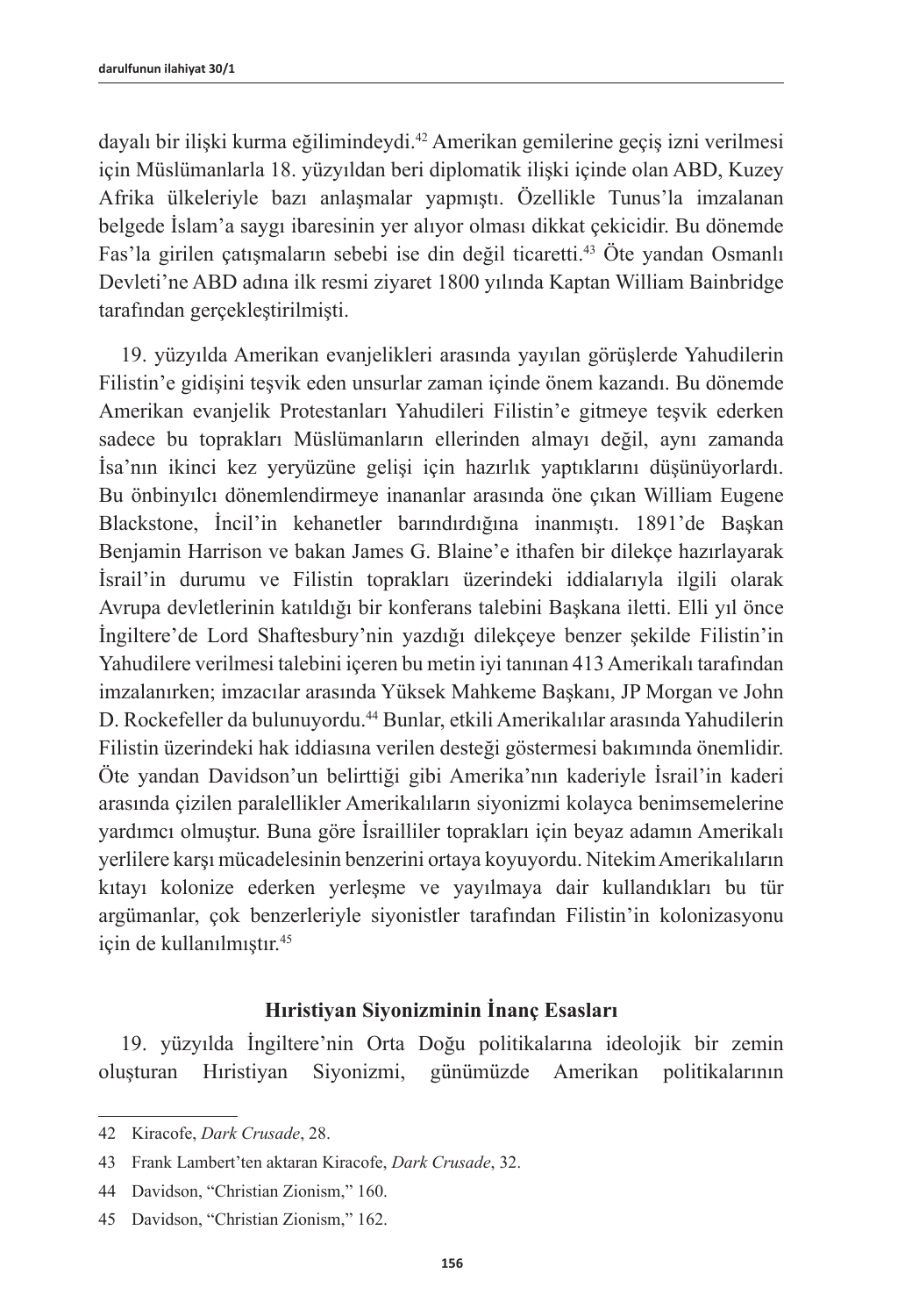uygulanması açısından önemli bir ideolojik ve teolojik araç haline gelmiştir. Çalışmamızın bu bölümünde açıklık getireceğimiz söz konusu teolojinin temel öğretisi olan önbinyılcı dönemlendirme (premillennial dispensationalism) Amerikan topraklarına 19. yüzyıl ortalarında İngiltere'den gelmiş<sup>46</sup> ve Hıristiyan siyonizminin Amerika'ya nüfuz ettiği dönem, Amerikan iç savaşı süreci ve 19. yüzyıl sonları olmuştur.<sup>47</sup> Hıristiyan Siyonistlerinin İsrail'e olan desteğini ve Amerikan politikalarını yönlendirmedeki ısrarını anlayabilmek için Yahudileri merkeze alan önbinyılcı dönemlendirme anlayışını ve buna bağlı olarak geliştirilen ahir zaman öğretilerini değerlendirmeye almak gerekir. Hıristiyan köktenciliğinin son yılların en güçlü tezahür biçimi olan Hıristiyan Siyonistlerinin dikkat çekici en temel inanç esası önbinyılcı dönemlendirmedir. Konunun anlaşılması için bu bölümde öncelikle dönemlendirme (dipensasyon) ile kastedilen ortaya konulacak ardından önbinyılcılık açıklanacaktır.

# *Dispensasyonalizm*

Dispensasyonalizm, Hıristiyan Siyonistler için sadece önbinyılcı (premilenyal) bir ahir zaman öğretisi değil; aynı zamanda Kutsal metne yönelik bir hermenötik sistem, tarih felsefesi ve oldukça geniş bir sistematik teolojidir.<sup>48</sup> Bu doktrin, 19. yüzyılda İngiltere'de Edward Irving ve özelikle de J. Nelson Darby tarafından geliştirilmiştir. Irving, Scotland kilisesine mensup Londra'da tanınan bir vaizdi ve Tanrısal bir işaret olarak farklı dillerde konuşma fikrini geliştirmişti ki bu fikir sonrasında pentekostalizmin<sup>49</sup> gelişmesini de sağlamıştır.<sup>50</sup> Önbilyılcı dispensasyonalizm Darby'nin de etkisiyle oluşturduğu dini grup, Plymouth

<sup>46</sup> Kiracofe, *Dark Crusade*, 46.

<sup>47</sup> Kiracofe, *Dark Crusade*, 53.

<sup>48</sup> Elizabeth Philips, "We've Read The End of The Book: an Engagement with Contemporary Christian Zionism Through The Eschatology of John Howard Yoder," *Studies in Christian Ethics* 21, no. 3 (2008): 344.

<sup>49</sup> Pentekostalizm, 20. yüzyıla girerken Holiness kilisesi içinden doğan modern bir Amerikan Hıristiyan hareketidir. Pentekostalizmin oluşumunda Kansas'tan Charles Fox Parham ve Louisiana'dan Afrikalı Amerikalı William J. Seymour önemli rol oynamıştır. Parham, Paul'ün Mektuplarına dair çalışmaları sırasında Kutsal Ruh'un modern zamanlarda da Hıristiyanların hayatında etkili olduğuna ikna olmuş; ilk kez 1901'de farklı dilde konuşma tecrübesi yaşanmıştır. Parham'la çalışan Seymour ise beş yıl sonra Los Angeles'ta uyanış hareketi başlatmıştır. Hareket Pentekost adını, inanca göre, İsa'nın yeniden dirilişinden 50 gün sonra Kutsal Ruh'un ilk Hıristiyanlara gelerek onları bilinmeyen dillerde konuşturmasına atfen alır. Evanjelik gelenekten gelen Pentekostal kiliseler oldukça çeşitlidir ve teolojik ve sosyal açıdan muhafazakardır. Frank S. Mead ve Samuel S. Hill, *Handbook of Denominations in the United States*, (Nashville: Abingdon Press, 1985), 265.

<sup>50</sup> Kiracofe, *Dark Crusade*, 58.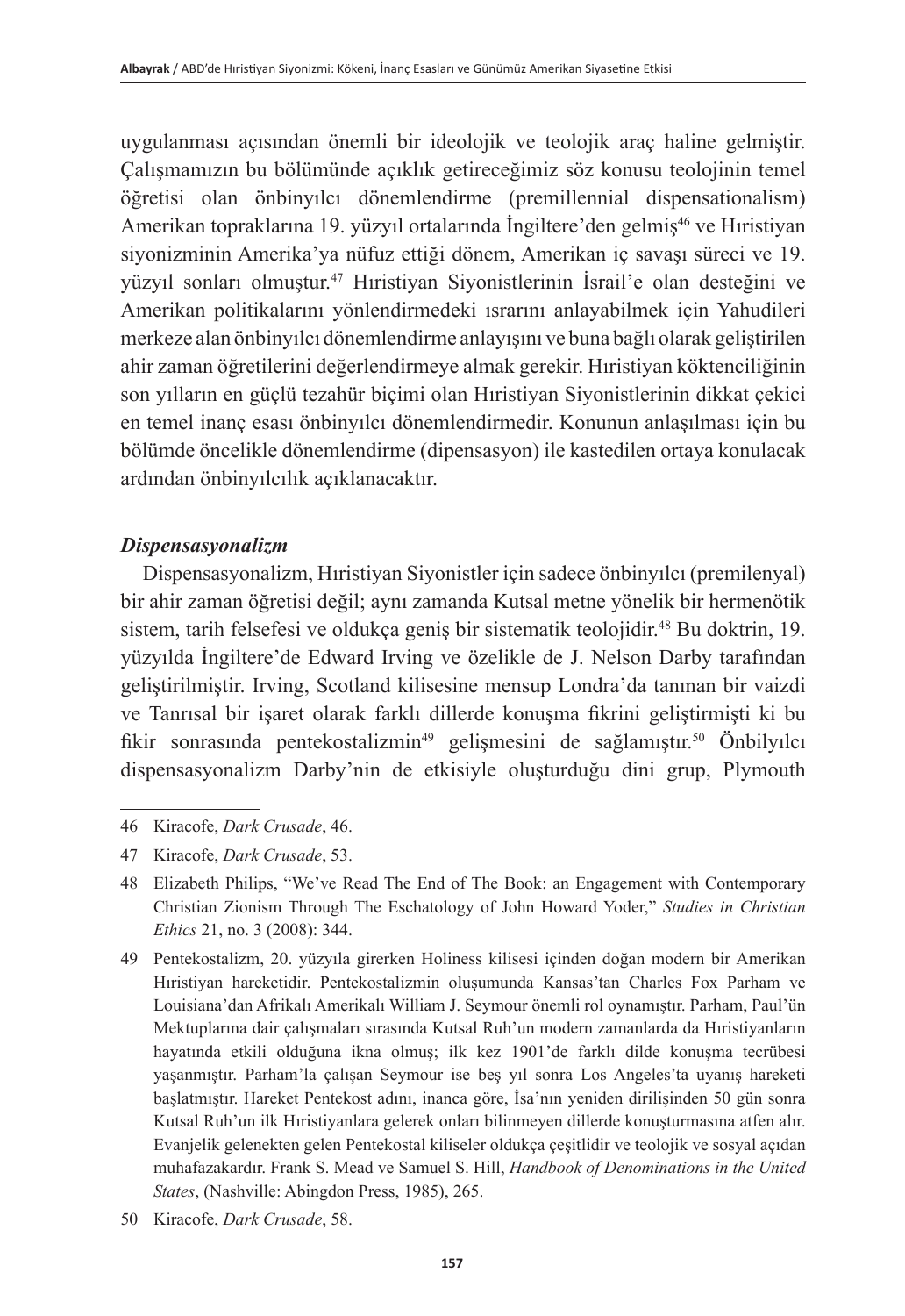Brethren'de şekillenmiş ve yüzyıl dönümünde evanjeliklerin organize ve finanse ettiği İncil konferansları, İncil enstitülerinin çalışmaları ve bunların içinde kritik öneme sahip olan Scofield İncili ile Hıristiyan Siyonizmine güçlü bir zemin oluşmuştur.

Darby, İngiltere'deki etkisinin azalması üzerine ABD'ye gelmiş, 1860 ve 1870'ler boyunca Kuzey Amerika seyahatleri yapmış, Dwight L. Moody ve William Blackstone gibi etkili evanjelik liderlerle tanışmış ve onları etkilemiştir. Darby'nin fikirleri 1875-1920 arasında fundamentalist hareketin oluşum sürecinde doktrin anlamında önemli ölçüde etkili olmuştur. Özellikle bu dönemde toplanan İncil ve kehanet konferanslarında Darby'nin fikirleri Amerikan Protestanları arasında yayılma imkanı bulmuştur. Darby, Hıristiyan Siyonizminin teolojik öğretisini geliştiren ve teolojisinde Yahudilerin Filistin'e dönüşüne önemli bir yer ayıran kişidir.<sup>51</sup> Yahudilere biçilen rolün Hıristiyan kıyamet anlatıları çerçevesinde dispensasyonalizm doktriniyle Amerikan coğrafyasında yayılmasında Darby'den sonraki en etkili isim Darby'nin teolojisinden etkilenen Kansaslı teolog Cyrus E. Scofield olmuştur.<sup>52</sup> Scofield'in yayınladığı, Yahudileri merkeze alan İncil şerhi, Hıristiyan fundamentalistlerinin ve bu grubun içinde mütalaa edilebilecek olan Hıristiyan Siyonistlerinin en temel İncil metni olmuştur.

Kapsamlı bir inanç sistemini beraberinde getiren dispensasyonalizm öğretisine göre yaratılışla başlayıp Mesih'in dönüşünde tesis edeceği milenyum krallığıyla tamamlanacak olan tarih, önceden Tanrı tarafından belirlenmiş bir plana göre işlemektedir ve 7 döneme ayrılır. Her bir dönem insanlık için başarısızlıkla sonuçlanmıştır ve Tanrı hesabı gördüğünde yeni bir dönem (dispensasyon) başlamıştır.<sup>53</sup> Hıristiyan Siyonist teolojisinde Yahudiler bu tabloya kurtarıcı olarak dahil olur. Darby'nin öğretisindeki kutsal kronolojiye göre Tanrı kendi oğlunu İsrail'i Roma'nın esaretinden kurtarmak için göndermiştir ama dönemin Musevileri İsa'nın Mesih olduğunu reddetmiş ve Roma otoritelerinin İsa'yı çarmıha germelerini seyretmişlerdir. Bunun karşısında Tanrı Yahudileri tapınağın yıkılması ve sürgün ile cezalandırmış ve dikkatini bundan sonra Hıristiyan kilisesine yöneltmiştir.<sup>54</sup> Ancak Darby'nin takipçileri Tanrı'nın İbrahim'le olan sözleşmesinin devam ettiğine inanır ve Kutsal topraklarda nihai bir Yahudi yerleşimi (restorasyon) gerçekleşmesini İsa'nın dönüşü ve bin yıllık krallığın başlaması için bir ön şart olarak görür. Zira milenyumu önceleyen 6. dönemde

<sup>51</sup> Spector, *Evangelicals and Israel,* 15.

<sup>52</sup> Aldrovandi, *"Theo-politics in the Holy Land*," 116.

<sup>53</sup> George M. Marsden, *Fundamentalism and American Culture* (Oxford: Oxford Uni. Press, 1980), 63.

<sup>54</sup> Aldrovandi, *"Theo-politics in the Holy Land*," 117.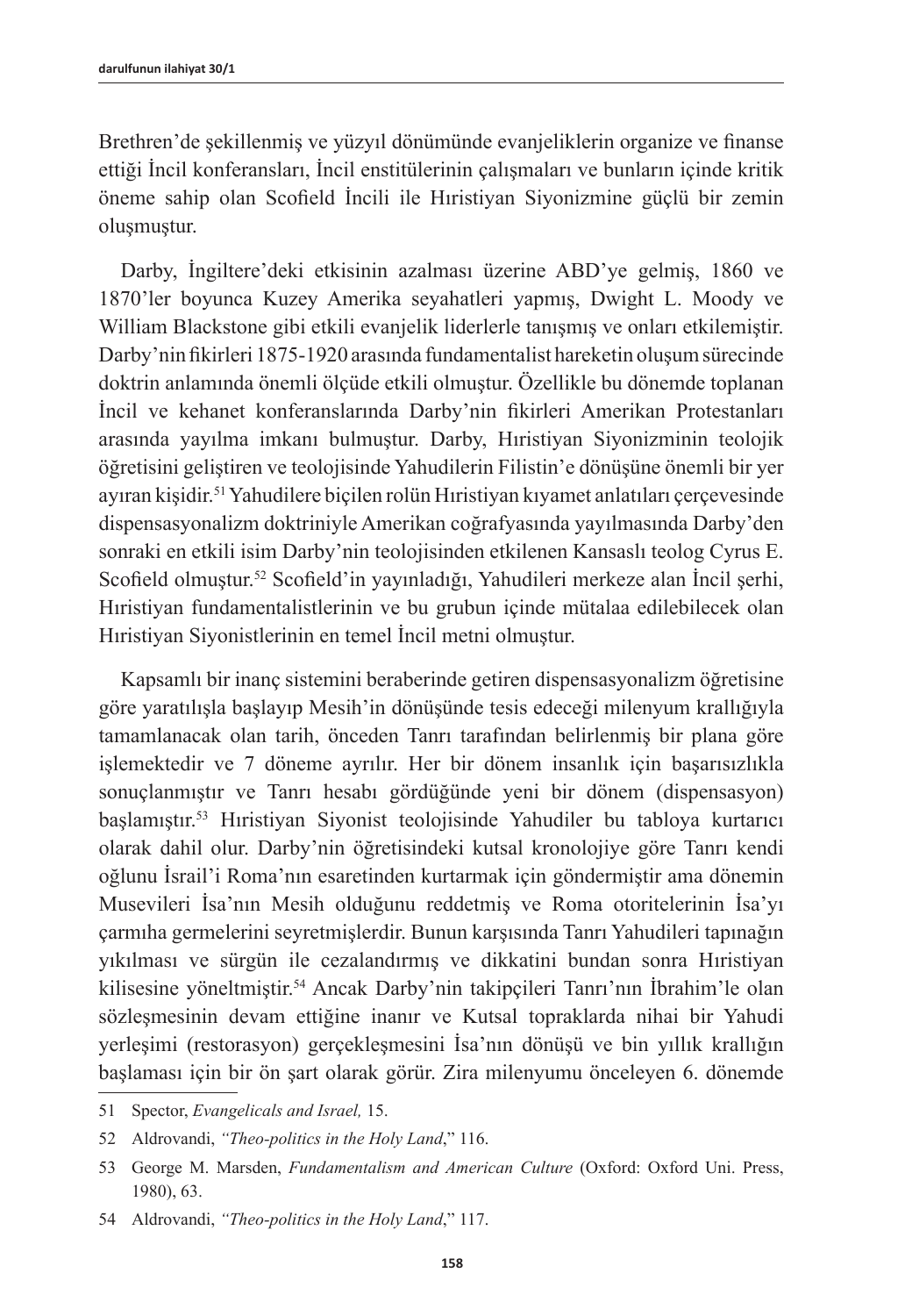kurtuluş şansını elde etmek için İsa Mesih'i Tanrı oğlu ve kişisel kurtarıcı olarak görmek zaruridir ama yeter şart değildir. Buna Hıristiyan Siyonistler tarafından bir de Yahudi unsuru eklenmiştir. 19. yüzyılda bu fikir gelişmiş, 20. yüzyılda popülerlik kazanmıştır. Özellikle 1948'de İsrail'in kuruluşu ve 1967'deki altı gün savaşları Filistin'e Yahudi yerleşimine Hıristiyanlar arasındaki desteği artırarak dispensasyonalist yaklaşımın siyasi arenadaki etkisini artırmıştır.

Dispensasyonalist teolojik öğretiyi benimseyen Amerikalı evanjelikler, Katolik ve ana akım Protestanlık düşüşteyken Amerikan Hıristiyanlığı içinde yükselişini sürdürmüştür. Özellikle 1970'lerde Hal Lindsley'e ait olan *The Late Planet Earth* adlı kitabın katkısı bu açıdan önemli olmuştur. Lindsley ve Tim LaHaye'nin yazdıkları romanlar önbinyılcı ahir zaman öğretisinin popülerlik kazanmasında önemli rol oynamıştır. Milyonlarca adet satan bu kitaplar halk arasında İsrail yanlısı duyguları artırmıştır. Yine 1980'lerde karizmatik televanjelistler<sup>55</sup>olan Jerry Falwell ve Pat Robertson dispensasyonalist öğretinin temsilcileri arasında öne çıkan isimlerdir. Günümüzde ise dispensasyonalizmi benimseyen ve yayanlar arasında John Hagee ismi dikkat çekmektedir. Bu isimler yalnız öğretinin yayılması anlamında değil, Amerikan politikalarına etki etme konusunda da çaba içinde olmuşlar ve milyonlarla ifade edilebilecek olan Amerikalıyı mobilize edecek sivil, siyasi, dini, ekonomik ve medya gücüne sahip olmuşlardır.. Özellikle kendileri gibi önbilyılcı dönemlendirme teolojisine inanan Hıristiyan Siyonistlerin ve bunları destekleyen siyasi isimlerin devlet yönetiminde yer almaları için çalışmışlar ve çalışmaktadırlar. Ayrıca bu isimler ve benzerleri, Amerikan dış politikasında İsrail'e koşulsuz desteği bir inanç meselesi olarak görmekte ve İsrail'e yalnız manevi destek olmakla kalmamaktadırlar. İsrail politikalarının desteklenmesi için finansal ve maddi destek sağlamak üzere mobilize olmakta, kampanyalar düzenlemekte, işgal bölgelerinde İsrail yayılmacılığını nakdi yardımlar aracılığıyla desteklemekte ve bu amaçlara

<sup>55</sup> Televanjelizm: Radyo, TV ve medya alanlarındaki dini yayın faaliyetlerini ifade etmek için kullanılan televanjelizm, Amerikan evanjelikleri tarafından toplumun bilinçlendirilmesi için önem verilen bir sahadır. Radyonun yaygınlaşmasıyla ana akım dışındaki dini fikirlerin yayılma imkanı bulduğu ABD'de 1980'li yıllar dini yayınlar için en çalkantılı ve siyasi yıllar olmuştur. Topluma yayılan evanjelik inancın medya vasıtasıyla kitlelere anlatılması siyasi tona da sahipti. Ronald Reagan ve George Bush'a destek sağlayan televanjelistler bir yandan da toplumsal gündemi (Kürtaj karşıtlığı, evrim teorisi karşıtlığı...) anlatıyorlardı. Birtakım skandallarla televanjelistlerin itibarı sarsılsa da sonraki dönemde televanjelistler Amerikan toplumunu etkilemeye devam etti. Jeffrey K. Hadden, "The Rise and Fall of American Televangelism," *Annals*, AAPSS, no. 527 (May 1993): 113. 20. yüzyılın en önemli televanjelistleri Jerry Falwell, Pat Robertson, Jim Bakker gibi isimler radyo ve televizyonda tanınır evanjelik simalardı. Son yıllarda dijital medya imkanlarının artışıyla televanjelizm büyük gelişme kaydetti.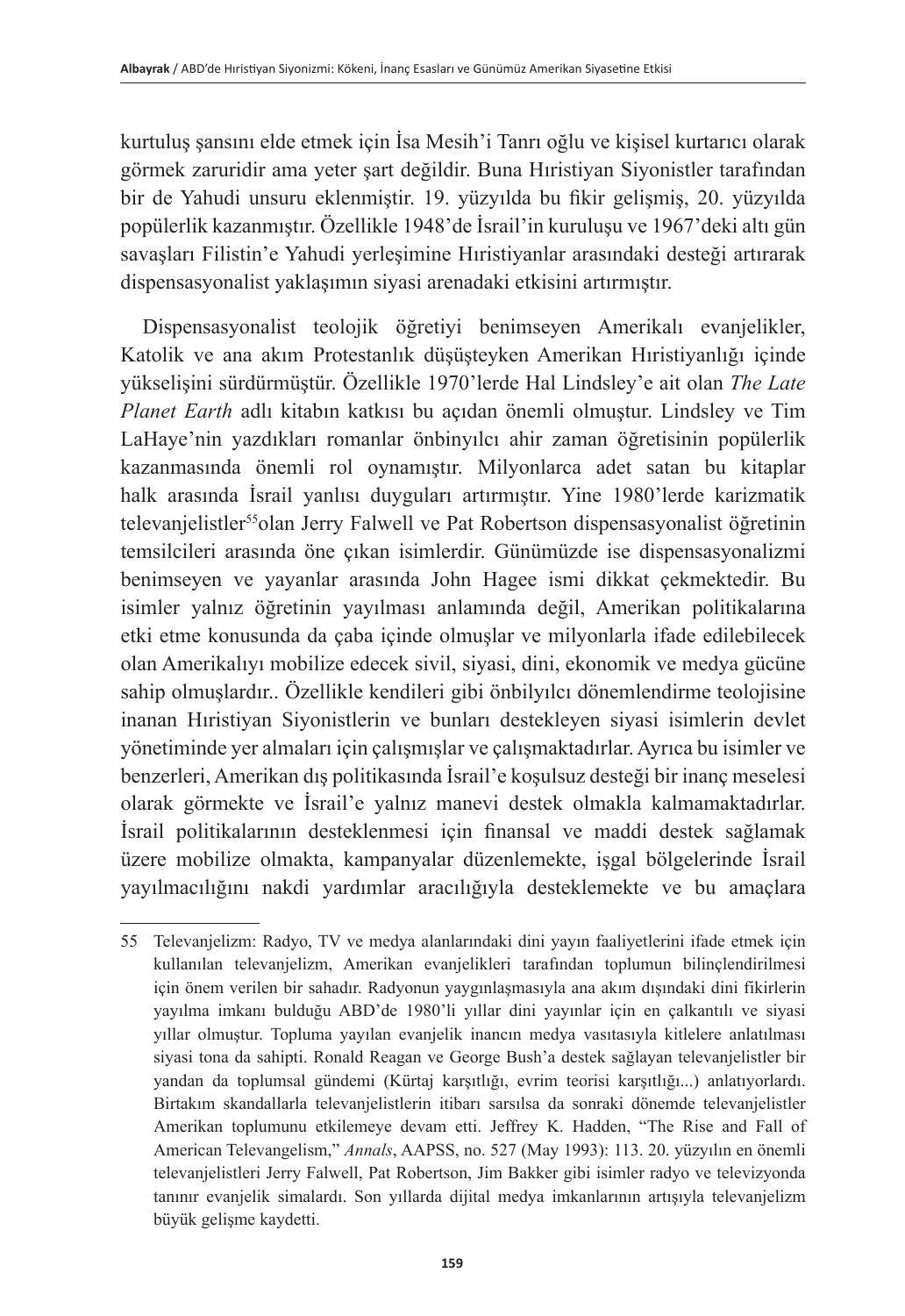ulaşmak için bölgeye düzenledikleri turistik seyahatlerle duygusal bağı tesis etmek için çalışmaktadırlar.

### *Pre-millennialism*

Hıristiyan Siyonistlerini diğer Protestanlardan ayıran temel özelliklerin başında önbinyılcı dönemlendirmeye (premilennial dispensationalism) olan inanç gelir. Tarihin Tanrısal bir dönemlendirmeye tabi tutulduğu (dispensasyonalizm) inancını önbinyılcı (premilenyal) okumayla birlikte değerlendiren Hıristiyan Siyonistler, İsa'nın dönüşüyle başlayacak bin yıllık süreçten (Milenyumdan) önce felaketlerin olacağı bir dönemin yaşanacağına iman eder.

Darby, tarihi dönemlendirmeyi önbinyılcı öğretiyle birleştirirken Hristiyanların fiziksel olarak göğe yükseleceğini (Rapture) ve gökyüzünde İsa ile birlikte olacaklarını söylemiştir.<sup>56</sup> İnanmayanlar geride kalacak ve Deccal yedi yıl yeryüzünde hüküm sürecektir, böylece yeryüzünde bir felaketler dönemi yaşanacaktır. Bundan sonra İsa göğe yükselen inananlarla birlikte yeryüzüne dönecek ve Kudüs yakınındaki Armageddon'da Deccal'i mağlup edecektir. Böylece Mesih, merkezi Kudüs olan 1000 yıl sürecek hükümranlığını dünyaya yayacaktır. Bin yılın sonunda Şeytan yeniden harekete geçmeye çalışsa da engellenecektir. Son günlerde ise yargı günü gelecek ve yeni bir cennet ve yeryüzü yaratılacaktır.<sup>57</sup>

Milenyal görüşler Amerika'da ilk olarak 1840'larda William Miller tarafından başlatıldığında İsa'nın 1843'te dönüp bin yıllık krallık kuracağını söylemiştir. Kendisinden sonraki takipçileri Yedinci gün Adventistlerini oluşturmuşlar, ancak bu grubun Yahudilerle ilgili herhangi bir öngörüsü olmamıştır. Darby'nin milenyal yoruma dahil ettiği yeni unsurlar, göğe yükselişin yedi yıllık kargaşa öncesinde vuku buluşu ve daha önemlisi de Yahudilerin son günler yaklaştığında üstlenecekleri önemli rollere dair anlatılarda görülebilir. Darby bu öğretilerini Amerika'ya 1862-1878 arasında yaptığı yedi ayrı seyahatle taşımıştır. Liberal teolojiye ve İncil eleştirilerine tepki duyan Hıristiyanlar Darby'nin literal İncil öğretisini ve kehanet teolojisini kendilerine yakın bulmuştur. Darby'nin görüşlerinin yayılmasında yukarıda belirtildiği üzere Scofield'ın yazdığı İncil tefsiri etkili olurken I. Dünya savaşına gelindiğinde dispensasyonalizm, fundamentalizm ve pentekostalizmle eş anlamlı hale gelmiştir.<sup>58</sup>

<sup>56</sup> Premilenyalistler göğe yükselişi literal olarak anlamış, inananların vakit geldiğinde işlerini bırakıp göğe yükseleceğini düşünmüşlerdir. Karen Armstrong, *The Battle for God* (New York: Ballatine Books, 2001), 139.

<sup>57</sup> Spector, *Evangelicals and Israel,* 14.

<sup>58</sup> Spector, *Evangelicals and Israel,* 15.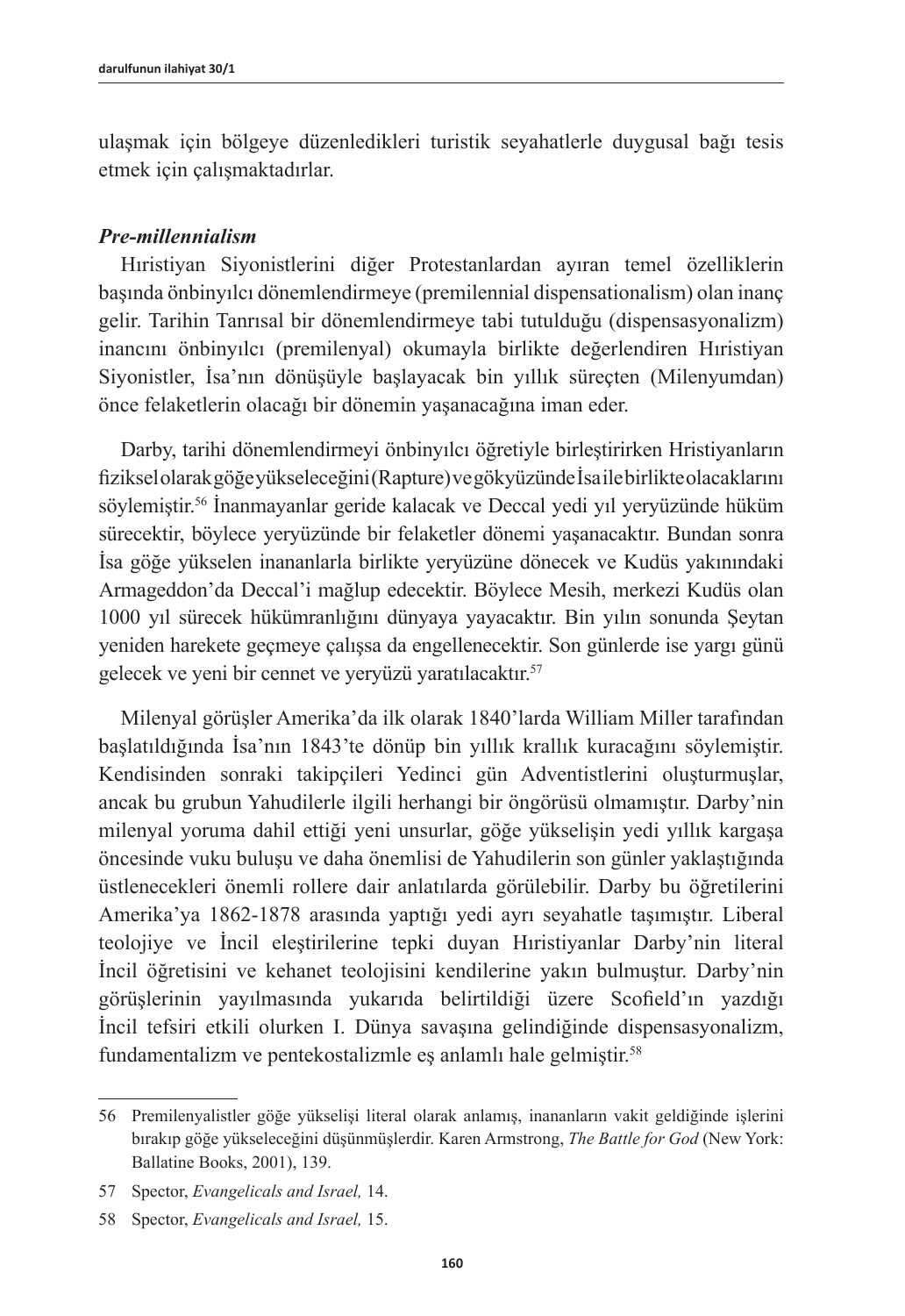Yukarıda belirtilen teolojik anlatıların yanı sıra Hıristiyan Siyonizmini oluşturan diğer inanç esasları da literatürde ele alınmıştır. İsrail'e olan desteği Amerikan Hıristiyan kimliğinin bir parçası olarak analiz eden S. Sizer'a göre Hıristiyan siyonizmi 7 temel teolojik doktrine dayanır. Bunlar kısaca, ultra literalist hermenötik, Yahudilerin Tanrı tarafından seçilmiş millet olduğuna duyulan inanç, Yahudilerin İsrail toprağı olarak nitelenen bölgeye hakimiyeti, Kudüs'ün Yahudilerin başkenti oluşu, Tapınağın yeniden inşa edilmesi, Araplar ve Filistinlilerin İsrail'in düşmanı olduğu inancı ve Armageddon savaşına duyulan inanç olarak sıralanabilir. Her ne kadar bir Hıristiyan Siyonistin 7 dogmanın tümüne aynı ölçüde iman etmesi zorunlu değilse de buradaki ilkeler Hıristiyan Siyonizmini diğer hareketlerden ayıran özelliklerdir.<sup>59</sup> Bu ilkeleri şu şekilde ele alabiliriz:

# *Literalizm*

Hıristiyan Siyonistleri, Kutsal kitaba yaklaşımda ultra literalist hermenötik kullanır. C. I. Scofield, yazdığı referans İncil'le Kutsal Kitabı ultra literal şekilde okumayı popüler hale getirmiştir. Amerikan evanjelikleri arasında yaygın olarak okunan (neredeyse okunan tek İncil) Kutsal Kitap metni Kansaslı teolog Cyrus E. Scofield tarafından yazılmış, 1909 yılında Oxford Üniversitesi yayınlarının Amerika Birleşik Devletleri'ndeki ilk yayın faaliyeti olarak basılmıştır. Basımı takip eden yıllarda Scofield referans Bible milyonlarca nüsha satarken Scofield, İncil hermönetiğinde otorite haline gelmiştir. Öyle ki günümüz Hıristiyan Siyonistlerinin önemli kısmı Scofield İncil'ini yorum olmaktan çok Hıristiyan ahkamının kendisi olarak görür.<sup>60</sup>

Literalizm, yani metnin yoruma tabi tutulmadan lafzi anlamının esas alınması, Kutsal metindeki kehanetlerin hiçbir manevi ya da sembolik kavrayışa fırsat vermeden anlaşılması gerektiği kabulünü beraberinde getirmiştir. Oysa her ne kadar metnin basit literal yorumunu esas aldıklarını söyleseler de metne dair kendi aralarında bile oldukça farklı ve çelişkili sonuçlara ulaşmaktadırlar.

# **Yahudilerin Seçilmiş Millet Olduğu İnancı**

Temel olan, Hıristiyanlığın kutsal metinlerinin Hıristiyan gözüyle okunmasıdır. Oysa Hıristiyan Siyonistler merkeze Yahudileri yerleştirir. İşte Hıristiyan Siyonistlerinin temel aldıkları ikinci doktrin Yahudilerin Tanrı tarafından

<sup>59</sup> Stephen Sizer, "The Bible and Christian Zionism: Roadmap to Armageddon?," *Transformation* 27, no. 2 (2010): 122.

<sup>60</sup> Carlo Aldrovandi, *"*Theo-politics in the Holy Land: Christian Zionism and Jewish Religious Zionism,*" Religion Compass* 5, no. 4 (2011): 116.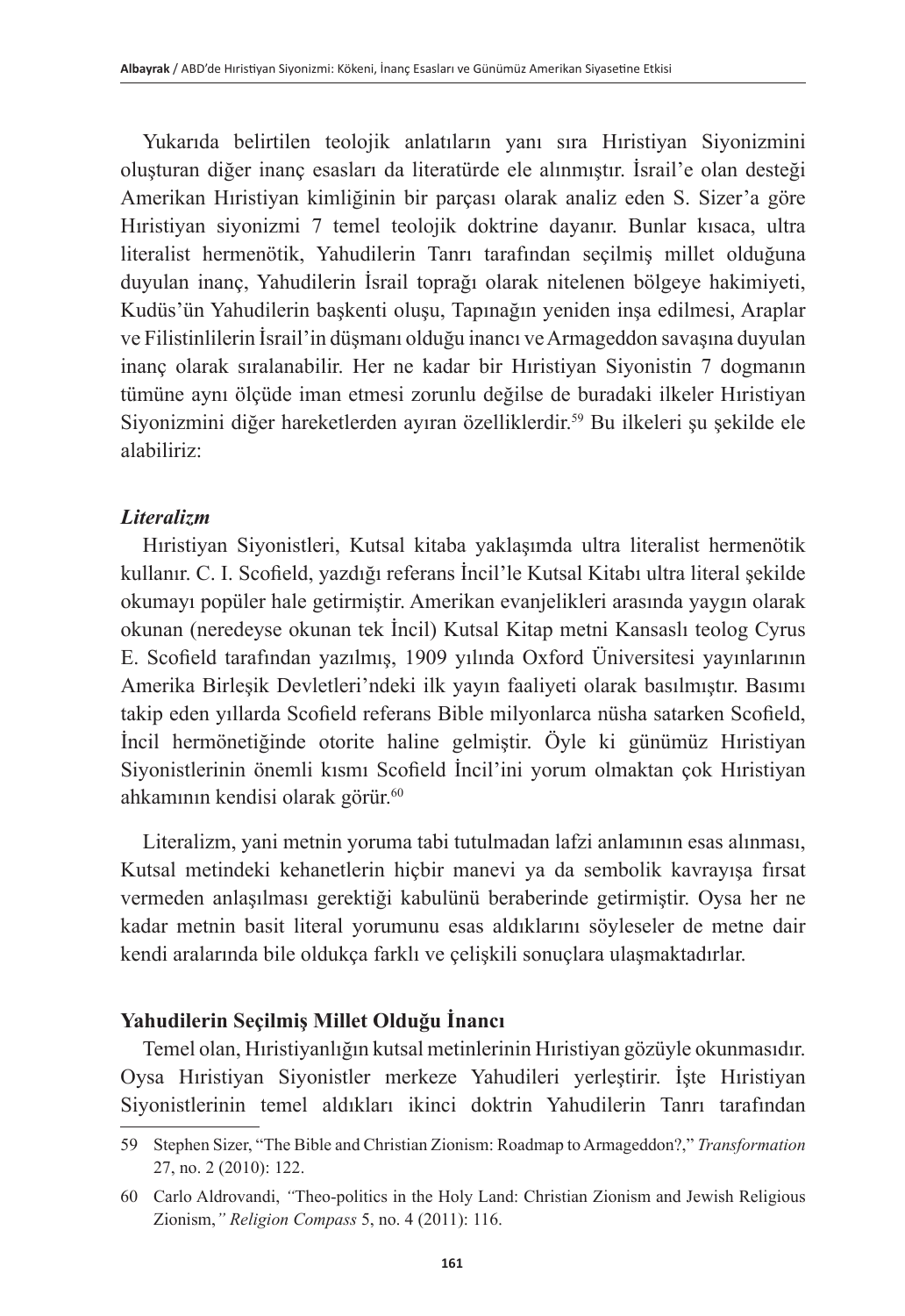seçilmiş bir millet olduğu inancıdır.<sup>61</sup> Ultra-literal bir hermenötikten yola çıkarak Hıristiyan Siyonizminin teolojik anlamda kurucu babası olan John Nelson Darby ve takipçisi C. I. Scofield, Tanrı'nın iki ayrı milleti –kilise ve Yahudiler- olduğunu söyler ve bunlara ait iki ayrı amaçtan söz ederler. Evanjelik teolojinin yapıldığı en önemli Amerikan kuruluşlarından Dallas teoloji Semineri'nin (*Dallas Theological Seminary*) kurucusu Lewis Sperry Chafer, Kutsal kitaptaki tarih akışını bölümlere ayırıp yorumlayan fundamentalist teolojinin temel öğretilerinden olan dispensasyonalizmi esas alarak Tanrı'nın kilise ve Yahudilerle ilgili ikili amaca sahip olduğu kanaatini desteklemiştir. Buna göre Yahudiler, Tanrı'nın yeryüzüyle bağlantılı olarak yeryüzü amaçlarıyla ilintilidir. Diğeri ise cennetle ilgili hedefleri içerir ve Hıristiyanlıkla ilgilidir.<sup>62</sup>

# *Yahudilerin İsrail Toprağı Olarak Tanımlanan Alana Hakimiyeti*

Kudüs'ün Yahudilerin başkenti olduğu inancı ve Yahudilerin yıkılan tapınağının yeniden Kudüs'te inşa edileceğine dair inanç da Hıristiyan Siyonistlerin temel inanç esaslarındandır. Hıristiyan Siyonistler Yahudi tapınağının yeniden inşa edileceğine derin bir inanç beslerler ve bunun müjdesini verdiğini söyledikleri Kutsal Kitabın Daniel 9:26-27'e referans verirler. Oysa bu görüşü benimsemeyen Hıristiyanlar, kutsal kitabın tapınağın yeniden inşa edileceğini müjdelediği görüşünü reddederek; mabedin yeniden inşa edileceğini söyleminin İsa geldiğinde geçerliliği kalkan bir hükmün yeniden tesisi anlamına geleceğini savunurlar. 63

Hıristiyan Siyonistler modern İsrail'in ulusal sınırlarını Eretz Ysrael olarak tanımlanan bölgelerde genişletmesini Kutsal Kitapta Genesis 15:18'e dayandırarak meşru hakkı olarak değerlendirirler. Bu yaklaşıma göre vaad edilmiş yerlerde –ki Gazze, Batı Şeria, Golan tepeleri, Lübnan, Ürdün ve bugünkü

<sup>61</sup> Aldrovandi, *"Theo-politics in the Holy Land*," 124.

<sup>62</sup> Sizer, "The Bible and Christian Zionism," 125. Dispensasyonalizmin bu öğretisi Hıristiyanlarca İsa'nın öğretileriyle çeliştiği gerekçesiyle eleştirilmektedir. Sizer, Hıristiyan Siyonistlerinin İncil'de Tanrı tarafından seçilmiş olma durumunun evrenselleştirildiğini görmezden geldiklerini ve ırkın dikkate alınmaksızın herkesin Tanrı hoşnutluğunu kazanmasının mümkün hale getirildiğini dikkate almadıklarını savunur. Yeni Ahit'te seçilmişlik, İsa Mesih'e inananlar için söz konusu edilmiştir ve kiliseden ayrı bir Yahudi milletinden söz edilmez. Dolayısıyla Tanrı'nın kilise ve Yahudileri kapsayan ikili amacı arasında ayrım gözeten Hıristiyan Siyonistler, Yeni Ahit üzerine Eski Ahit'in gölgesini koymaktadır. Buna dikkat çeken Sizer, böylece Hıristiyan inancının Yahudileştirildiğini savunur. Bkz. Sizer, "The Bible and Christian Zionism," 129.

<sup>63</sup> Sizer, "The Bible and Christian Zionism," 129.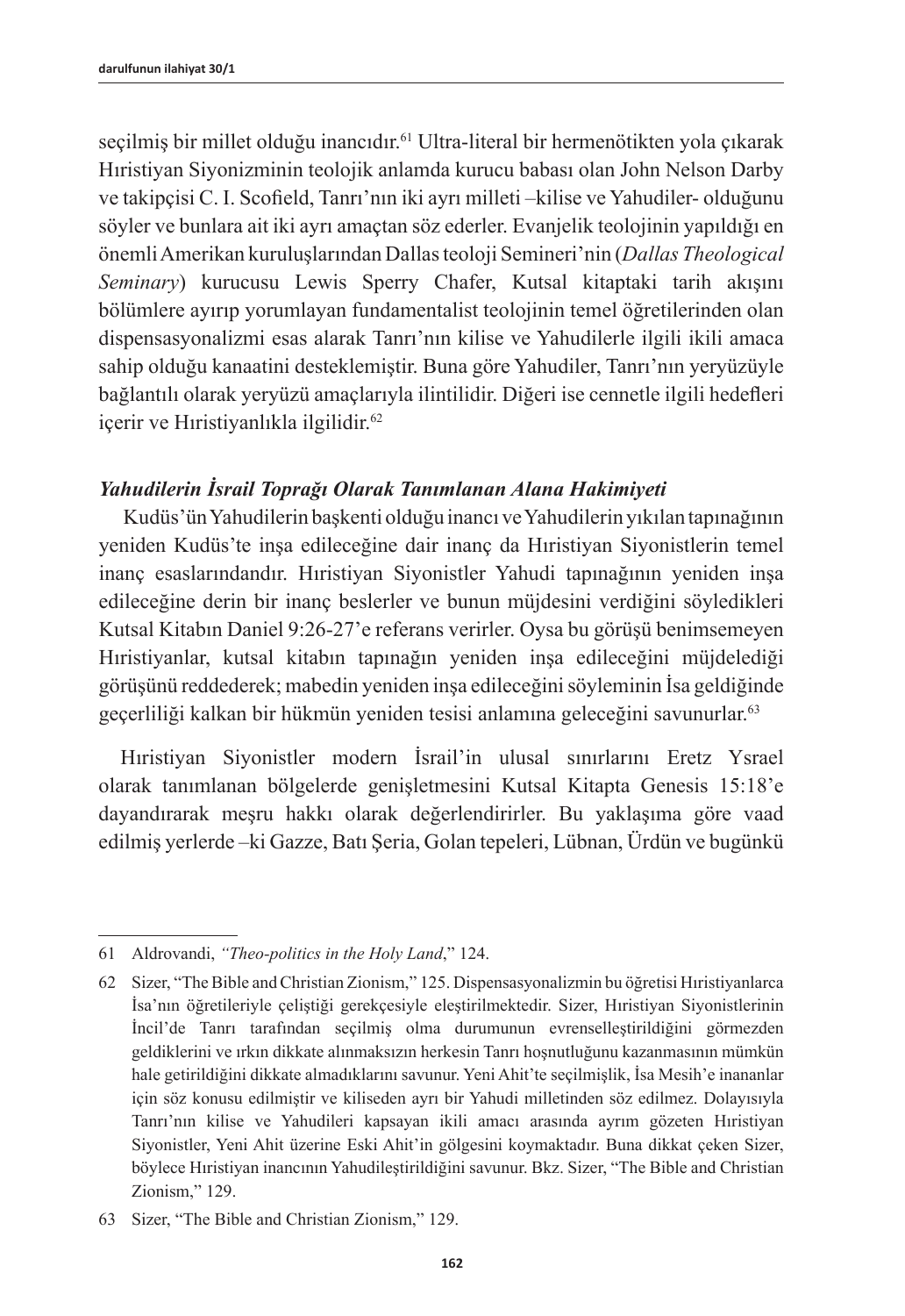Mısır'ın bir kısmı bunun içindedir- İsrail'in hakimiyetini isteyen Tanrı'dır.<sup>64</sup> İsa'nın gelişi ve milenyum krallığının kuruluşu için Yahudi devletinin bu bölgeye hakimiyeti kaçınılmazdır. Bu inancın bir sonucu olarak Hıristiyan Siyonistler iki devletli çözüme karşı çıkarlar ve Filistinlilerin toprak hakkını ve devlet talebini görmezden gelirler.

Doktriner farklarına rağmen Hıristiyan Siyonistler ile Yahudi Siyonistler bir noktada birleşirler. Her iki grup inanan da İsrail'in 1948'de kuruluşunu ve ardından 6 gün savaşlarındaki başarısını Tanrı'nın insanlık tarihine müdahalesinin bir isareti olarak değerlendirir.<sup>65</sup> Böylece Filistin coğrafyasındaki mücadele sadece bir toprak parçası üzerindeki hak iddiası değil bundan daha ötede Tanrısal buyruğa boyun eğiş olarak değerlendirilir. Dolayısıyla hem evanjelik Siyonistler için hem de Yahudi Siyonistler için Batı Şeria'dan (Judea ve Samaria) çekilme, kutsal davaya karşı günahkar bir davranış olarak kabul edilir. Ayrıca, Kudüs Hıristiyan Siyonistler için çok önemlidir. Kudüs'ün ve Batı Şeria'nın İsrail tarafından ele geçirilmesi Eski ve Yeni Ahit'in ahir zamanla ilgili vaatlerinin gerçekleşmesi olarak görülmüştür ve bu işaretler Amerika'nın doğru tarafta olması için Hıristiyan Siyonistlerin ve diğer evanjelikleri çalışmaya sevk etmiştir. 66

# *Araplara Karşı Antipati*

Hristiyan Siyonizminin diğer bir inanç özelliği Araplar ve Filistinlilerin İsrail'in düşmanı oldukları fikridir. Birçok Hıristiyan Siyonist yazar, Oryantalist Arap karşıtı yaklaşımı tekrar ederken; Yahudilere karşı yapılan Holokost'un uygulayıcısı Hitler ile Araplar arasında karşılaştırmalarda bulunur. Lindsley, "Uzun zaman önce Zebur, Arap ordularının İsrail ulusunu yok edeceğini öngördü. Filistinliler kendi toprakları olarak gördükleri yerleri yeniden ele geçirinceye kadar dünyaya dert olmaya kararlılar. Arap ulusları İsrail devletini yok etmeyi ırksal bir onur meselesi olarak görüyor" diyerek Arap düşmanlığını izhar etmiştir.<sup>67</sup> Diğer yandan Hıristiyan Siyonist yazar Mike Evans'a göre Amerika Birleşik Devletleri Araplara desteği bırakıp İsrail'i sahiplenmediği ve İsrail'e

<sup>64</sup> Aldrovandi, *"Theo-politics in the Holy Land*," 115. Genesis 15:18: "O gün Rab Avram'la anlaşma yaparak ona şöyle dedi: "Mısır Irmağından büyük Fırat ırmağına kadar uzanan bu toprakları –Ken, Keniz, Kadmon, Hitit, Periz, Refa, Amor, Kenan, Girgaş ve Yevus topraklarınısenin soyuna vereceğim." Trump'ın Mart 2019'da Suriye'ye ait olan Golan Tepelerini BM ve dünya genelinin muhalefetine rağmen İsrail'e vermesi Amerikan siyasetindeki Yahudi ve Hıristiyan siyonistlerin işbirliği dikkate alınmadan tam olarak anlaşılamaz.

<sup>65</sup> Aldrovandi, *"Theo-politics in the Holy Land*," 114.

<sup>66</sup> John J. Mearsheimer ve Stephen M. Walt, *The Israel Lobby and U.S. Foreign Policy* (New York: Farra, Straus and Giroux, 2007), 133.

<sup>67</sup> Sizer, "The Bible and Christian Zionism," 129.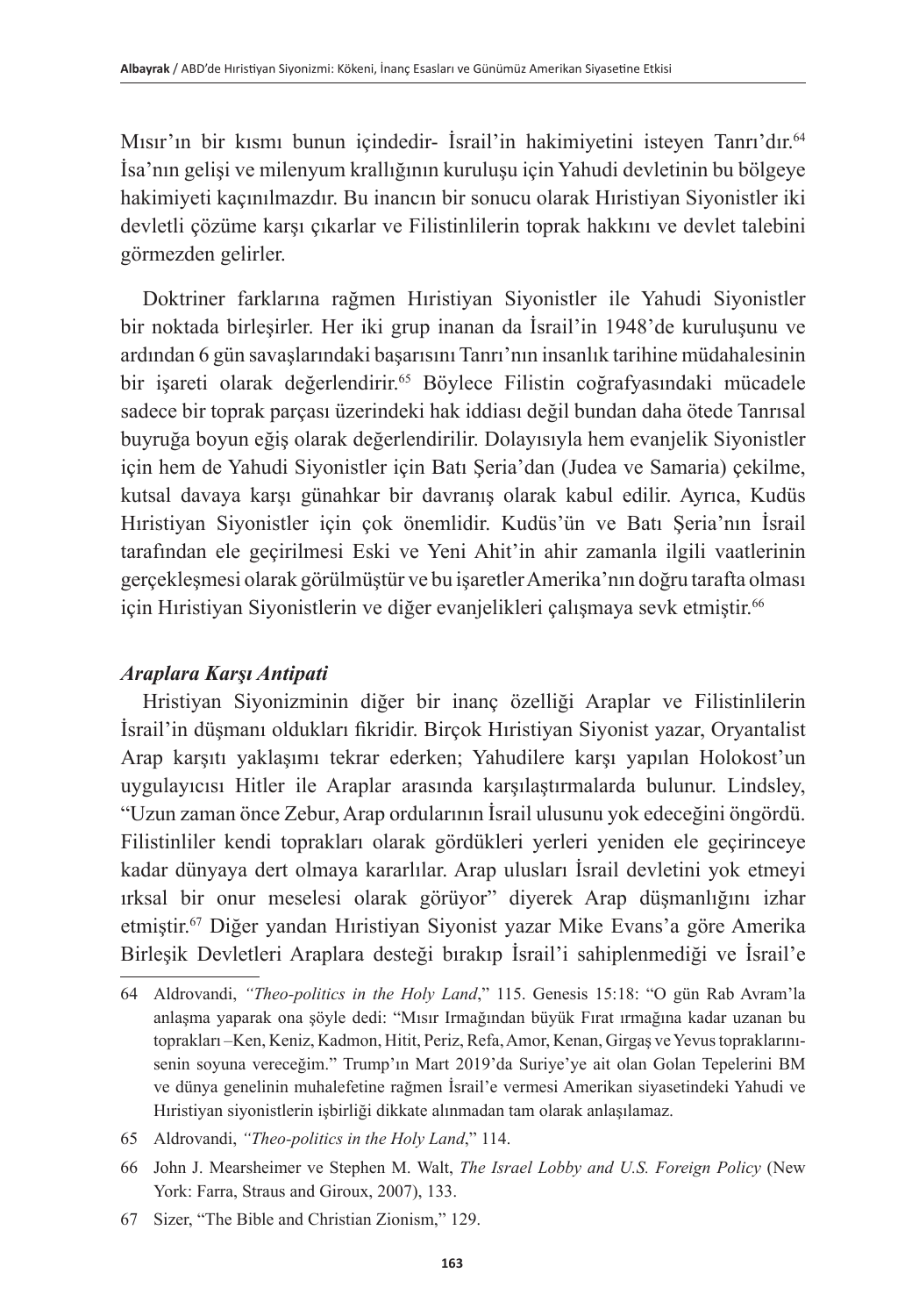destek vermediği takdirde Tanrı'nın gazabına uğramaktan kaçamayacaktır. 11 Eylül saldırıları dahil birçok sorunun sebebi Tanrı'nın gazabının sonucudur. Burada sözü edilen Arap düşmanlığını genel bir Müslüman ve İslam düşmanlığı olarak anlamak mümkündür. Son yıllarda Amerikan Hıristiyan Siyonistlerinin Arap olmayan Türkiye'ye karşı tutumlarından bu durumu gözlemek mümkündür. 11 Eylül saldırılarından sonra ivme kazanan bu İslamofobik eğilim, günümüz Amerika'sında Hıristiyan Siyonistler tarafından devlet yönetiminde ve Amerikan dış politikasında görünürlük kazanmıştır.

İdeolojik yaklaşımlarına ve politik söylem ve eğilimlerine dikkat edildiğinde Hıristiyan Siyonistler barışı tesis etmektense savaşmayı tercih eden kimselerden oluşur. Nitekim Orta Doğu ve Filistin konusunda tümüyle İsrail'in güvenliği ve yayılması perspektifinden yaklaşım geliştiren bu ideolojinin sahipleri Filistinlilerin toprak hakları, vatandaşlık hakları, yaşam hakları, mülkiyet hakları gibi temel haklarına karşı İsrail tarafından yapılan saldırıları çoğu kez görmezden gelmekte ve İsrail'in güvenliği söylemini masaya koymak suretiyle müzakereye engel olmaktadır.

### *Armageddon Savaşı*

Hıristiyan Siyonistlerin başka bir özelliği de Armageddon savaşına duyulan inanç ve endişedir. Benimsenen önbinyılcı yaklaşım karamsar bir gelecek senaryosu ortaya koymuştur. Bu çerçevede Hal Lindsley, Tim LaHaye gibi isimlerin yazdıkları eserlerde Orta Doğu'da gerçekleşecek olan soykırım ve nihai savaş olan Armagedon savaşı anlatısı Hıristiyan Siyonizminin önemli bir inanç unsuru haline gelmiştir. Jack Van Impe gibi savaşın geçeceği yerleri tahayyül ederek savaş bölgelerini gösteren haritalar oluşturanlar bile olmuştur.<sup>68</sup> Hıristiyan Siyonist vaizler de Armageddon anlatısına büyük önem verir. Kitab-ı Mukaddes'te vahiy kitabında (Book of Revelation)'da geçen yer olan Armagedon Hıristiyan Siyonistlerce nihai savaş alanın vuku bulacağı ve Tanrı'nın gazabının somutlaşacağı bölgedir.<sup>69</sup> Bu savaşa dair çarpıcı sahneleri etkileyici vaazları için kullanan vaizler, inananları dünyanın sonuna hazırlar.

### **Hıristiyan Siyonizminin Amerikan Siyasetine Etkisi**

Hıristiyan Siyonistleri İsrail'i dini bir görev duygusuyla desteklerken; İsrail devleti, ABD'deki partnerinin gücünden büyük oranda fayda sağlamaktadır.

<sup>68</sup> Jack V. Impe'nin haritası için bkz. <https://www.jvim.com/illustrations/> (erişim 28 Nisan 2019)

<sup>69</sup> Grace Halsell, *Tanrıyı Kıyamete Zorlamak*, çev. Mustafa Acar ve Hüsnü Özmen (Ankara: Kim Yayınları, 2003), 28.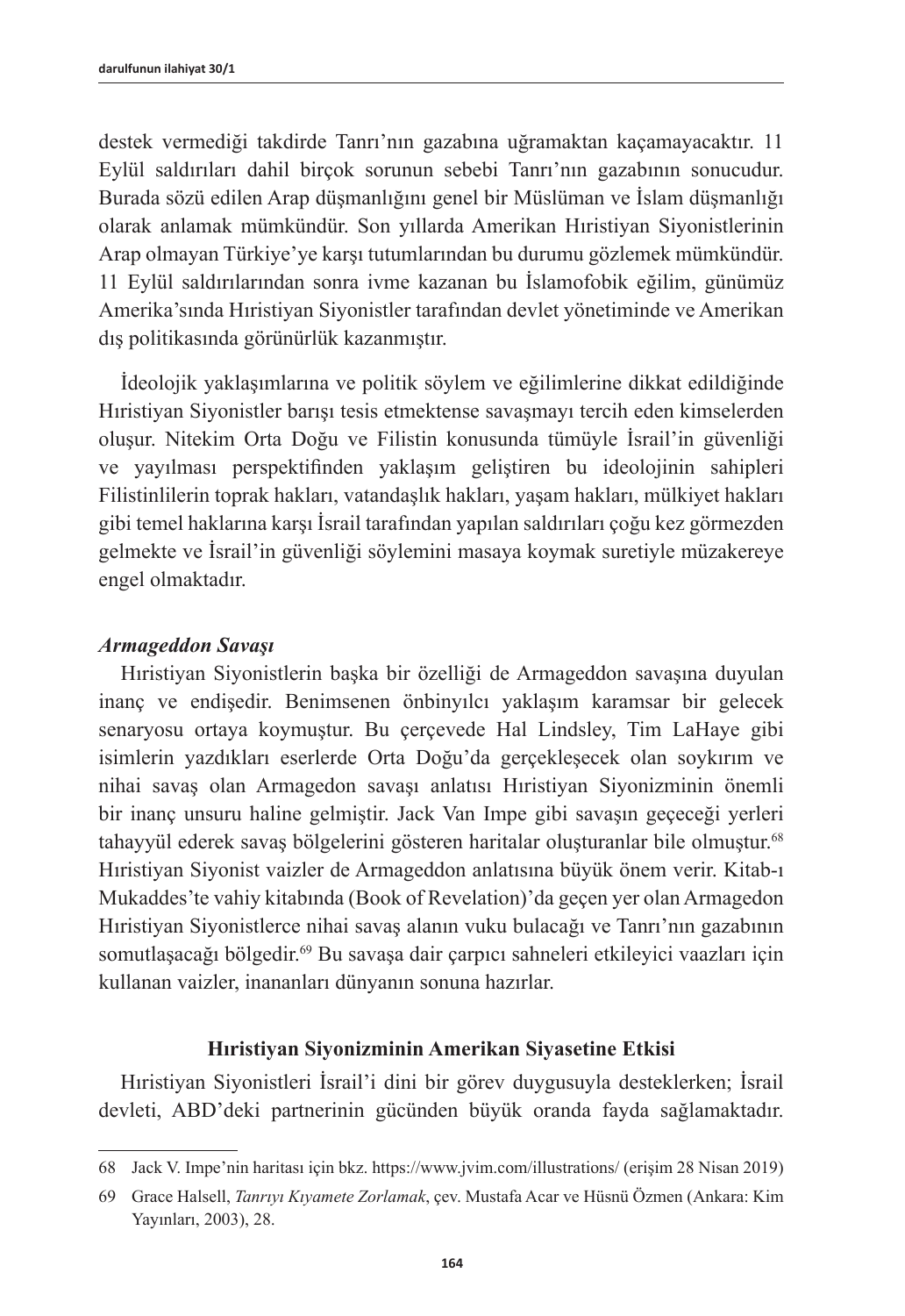Mearsheimer ve Walt'un kaleme aldıkları *İsrail Lobisi ve Amerikan Dış Politikası* başlıklı çalışmada, B. Netanyahu'nun eski iletişim direktörü Michael Freund'un 2006 yılında "Hıristiyan Siyonistlere müteşekkiriz. Hoşlansanız da hoşlanmasanız da İsrail ve ABD arasındaki ilişkilerin geleceği Hıristiyanlardan çok Amerikalı Yahudilere dayanmaktadır." dediği kaydedilir. <sup>70</sup> Freund bu tespitinde, Trump Amerikasındaki gelişmeler gözlendiğinde, haklı görünmektedir. Nitekim, Orta doğu konusunda Başkan Trump'a danışmanlık yapan damat Jared Kushner, Siyonist bir Amerikalı Yahudidir ve Amerikan dış politikasını İsrail'in talepleri çerçevesinde şekillendirmeye çalışmaktadır.

İsrail'in ABD'deki bu güçlü ortakları siyasi ve ekonomik güçleri, sosyal meselelerdeki duruşları, medya güçleri ve dini alandaki faaliyetleriyle Amerikan kamusal alanında kendilerine önemli ve etkili bir yer edinmişlerdir. Böylece örneğin ünlü Hıristiyan Siyonist figür Michael Evans, kurduğu Kudüs dua timiyle 30 milyon evanjeliği hep birlikte Kudüs'ün İsrail'e verilmesi için dua ettirebilmiştir. İsrail için dua rehberi hazırlayan Evans, Tanrı'nın seçilmiş halkı olan Yahudileri İsrail'de hem siyasi hem de askeri saldırı altında olarak tasvir etmiş ve Kudüs için dua etmenin Tanrı'nın sevgi ve merhametini paylaşmak olduğunu iddia etmiştir. "Size Kudüs ve İsrail milleti için dua etmek üzere her gün bana katılmanızı teklif ediyorum" diyen Evans'ın duaları İsrail siyasetini destekleyen ve Filistin aleyhtarı içeriğe sahiptir.<sup>71</sup> Kudüs'teki Siyon Dostları (*Friends of Zion*) müzesini kuran Evans, İsrail'e verdiği destek nedeniyle 11 Aralık 2017'de Beyaz Saray'da Başkan Trump'a Friends of Zion ödülünü takdim etmiştir. Evans'a göre "Tarihteki hiçbir başkan İsrail devletiyle ve Yahudi halkıyla bu derece güçlü bir

<sup>70</sup> Mearsheimer ve Walt, *The Israel Lobby*, 133.

<sup>71</sup> Mike Evans, *How to Pray for the Peace of Jerusalem: A Guide to Praying for Israel, Jerusalem and God's Chosen People* (Illinois: Timothy Books, 2013). Evans'ın dualarına örnek olarak: "Tanrıya İsrail karşıtı yalanlar söyleyen ve propaganda yapanların seslerini kısması için dua ediyorum. Tanrı'nın seçilmiş halkına ve İsrail devletine karşı olan her yalan dini ve yanlış doktrini İsa adına lanetliyorum." Evans, *How to Pray,* 2. Başka bir duada şöyle yakarıyor: "İsrail'in Tanrısı, kutsal Kudüs şehrini kurmak için söz verdin. Bugün sana Kudüs'ü savunanların elini güçlendirmen ve onlara yollarında rehberlik etmen için dua ediyoruz."; "Tanrım, sen barış Tanrısısın ve sana bugün Kudüs'ün huzura ermesini için dua ediyorum. Düşmanlar kutsal şehrin etrafını akbabalar gibi yemlenmek için sarmışsa da senden Davud'un şehrini ellerinden almanı diliyorum."; "İsrail'i saldırgan gösteren ve Filistinlileri mazlum gösteren yalan ve propagandalara karşı çıkıyorum. Tanrım medyanın desteklediği yalanlar karşısında .... İsrail'e vereceğin hakikati açıkla." Evans, *How to Pray,* 16-17*.* Evans'ın dua kitapçığının sonunda şu ifadeler yer alır: "Değerli Kudüs duacı partneri, emin ol ki Tanrı seni onun sözüne olan itaatinden ve Kudüs'e ettiğin dualardan dolayı onurlandıracak. Kendini Tanrının amacı, İsrail, Kudüs ve kutsal topraklar için seçilmişlerden hisset... Tanrı dualarımızın dünyayı değiştiren gücünü ortaya çıkardığında, sonsuzlukta bir arada mutlu olacağız... Kudüs elçin, Dr. Michael Evans."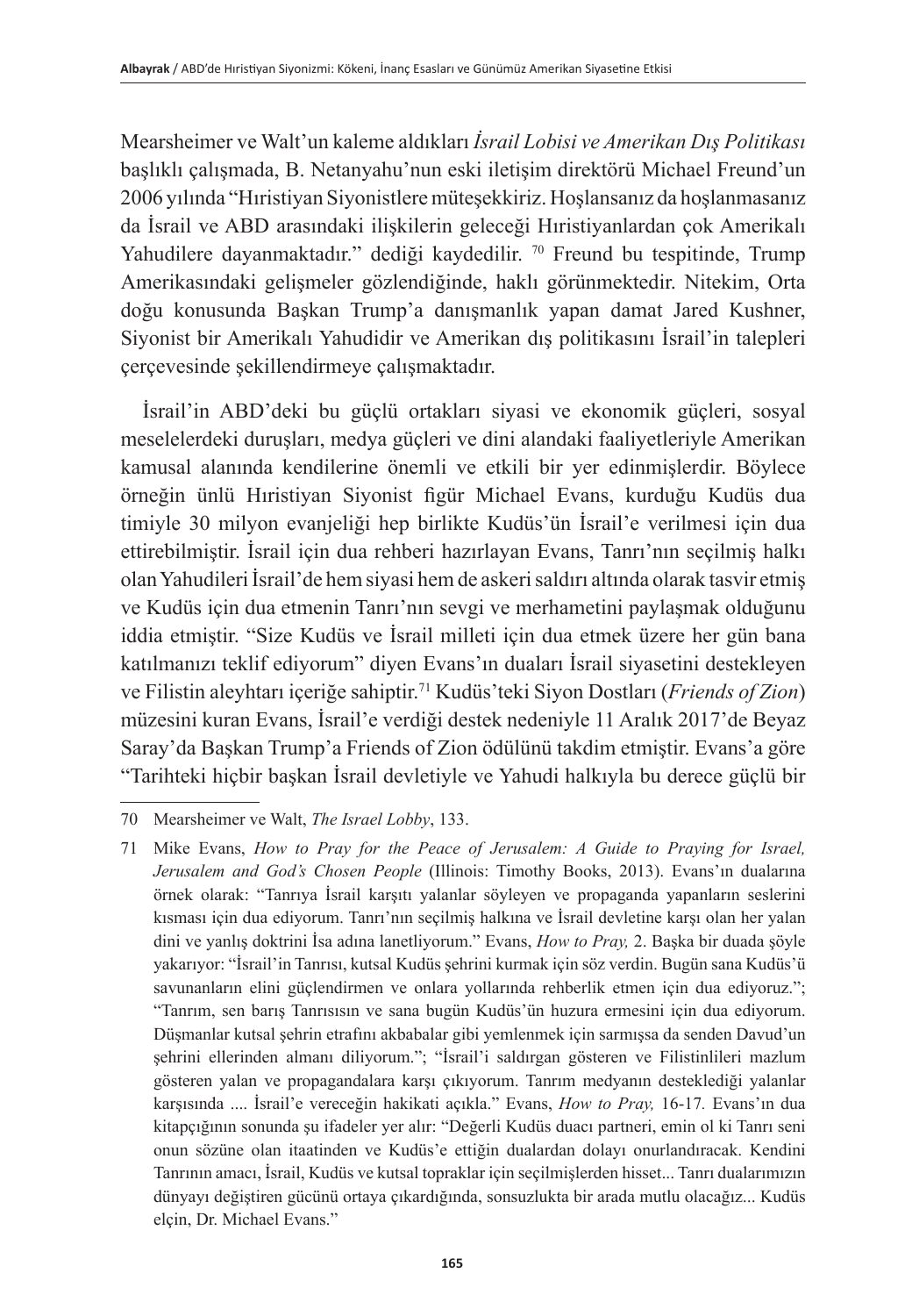bağ kurmamış; hiçbir başkan küresel düzeyde İsrail devleti için (Trump kadar) cesaretle ayağa kalkmamıştır."<sup>72</sup>

Hıristiyan Siyonistlerinin günümüzde en önemli figürlerinden biri de John Hagee'dir. Hagee'nin 2006'da kurduğu İsrail için Birleşen Hıristiyanlar, CUFI (*Christians United for Israel*) Amerikan Hıristiyan Siyonistlerini temsil eden önemli bir organizasyondur ve 1 milyondan fazla üyesi olduğunu iddia etmektedir.73 Temmuz 2010 toplantısında Hagee, 4000 CUFI üyesi karşısında "Bugün özgür dünyada en onurlu övünç: Ani Yisraeli- Ben bir İsrailliyim demektir. Nerede yaşarsa yaşasın tüm özgür adamlar İsrail vatandaşıdır. Bu yüzden özgür biri olarak ben de bu onurlu kelimeleri benimsiyorum; Ani Yisraeli, I am an Israeli" (Ben bir İsrailliyim) diyerek İsrail'e olan desteğini bir kez daha göstermiştir.<sup>74</sup> Hagee'ye göre İsrail tiranlık denizinde nükleer savaşın tehdidi altında özgürlük ve demokrasi için küçük bir karakoldur. Hagee'nin Yahudi kardeşliğine ve İslam karşıtlığına yönelik vurgusu 11 Eylül sonrası süreçte Müslümanlara karşı İslamofobinin canlanmasında etkili olmuştur. Hagee, İsrail ve on emri Amerika'nın kuruluşuna yerleştirir: "Hıristiyan Yahudi değerleri 230 senedir liberal demokrasinin temellerini oluşturuyor. Amerika'nın kurucu babaları incili ilham kaynağı ve değerlerinin temeli olarak gördü. Amerikan hayat tarzını ve batı düşüncesini şekillendiren insan hakları ve demokratik hükümet Bir tanrı anlayışı üzerine temellendir. Dünyaya ne büyük bir katkı..."75 Hagee'nin örnek verdiğimiz fikirleri Amerikan Hıristiyan Siyonizminin tipik görüşleri olarak değerlendirilebilir. Ayrıca bu söylemler İsrail'le ilgili farklı görüşlere kapıyı kapalı tutar ve Amerika'nın kaderiyle İsrail'in ve Yahudilerin kaderini birleştirerek değerlendirir.

Amerikan köktenci evanjeliklerinin politik alana etkisi Başkan Reagan ve kendisi de yeniden doğmuş bir evanjelik olan George W. Bush dönemlerinde gözle görülür hal alsa da Obama döneminde nispeten sessiz kalan bu grup, Trump'ın başkan seçilmesiyle etkili şekilde politik sahayı ve özellikle dış politikayı belirleyici mekanizmalarda var olmayı başarmıştır. Trump seçim kampanyası döneminde evanjelik Protestanlara verdiği vaatlere karşılık bu gruptan oldukça yüksek bir destek görmüştür. Seçim sonrası uyguladığı politikalarla Trump,

<sup>72</sup> "President Donald Trump, Received The Friends Of Zion Award From Dr. Mike Evans," Friends of Zion Museum, erişim 23 Mayıs 2019, [https://www.fozmuseum.com/news-events/](https://www.fozmuseum.com/news-events/washington-dc-president-donald-trump-received-friends-zion-award-dr-mike-evans/) [washington-dc-president-donald-trump-received-friends-zion-award-dr-mike-evans/](https://www.fozmuseum.com/news-events/washington-dc-president-donald-trump-received-friends-zion-award-dr-mike-evans/).

<sup>73</sup> Sean Durbin, "I am an Israeli: Christian Zionism as American Redemption," *Culture and Religion: An Interdisciplinary Journal* 14, no. 3 (2013): 326.

<sup>74</sup> Durbin, "I am an Israeli," 325.

<sup>75</sup> Durbin, "I am an Israeli," 330.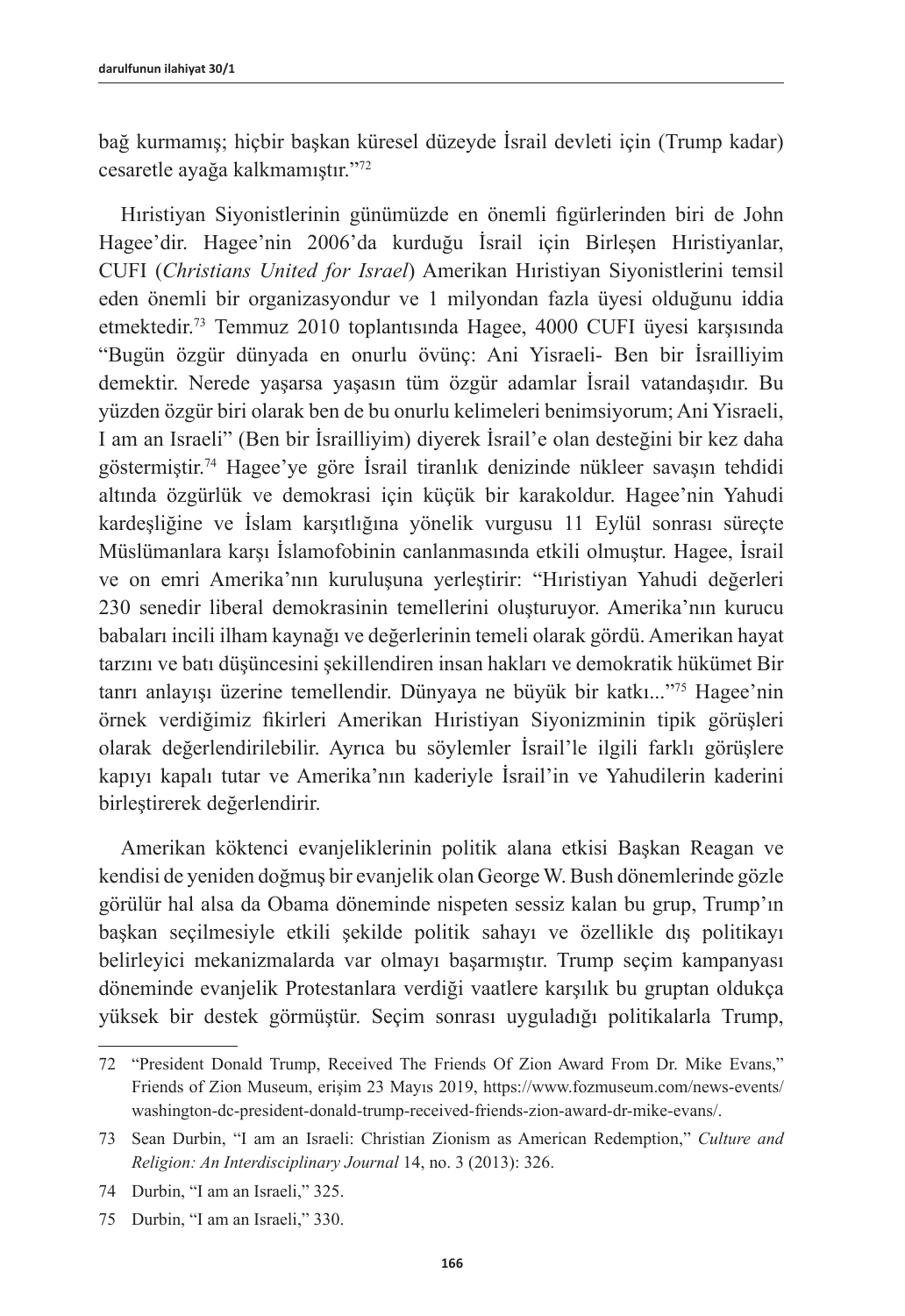çoğu evanjelik Protestan olan Hıristiyan Siyonistlerin ahir zaman öğretilerinin gerçekleşmesi için gereken adımları atmaya başlamıştır. Ayrıca Başkan'ın çalışma arkadaşları içinde çok sayıda Hıristiyan Siyonist yer alır. Başkan yardımcısı Mike Pence, Haziran 2019'a kadar Beyazsaray sözcülüğü yapan Sarah Huckabee Sanders, danışmanlar Paula White ve Johnie Moore, Eğitim bakanı Betsy DeVos bu isimler arasındadır.

### **Sonuç**

Son dönem Amerikan siyasetinde geçmiş dönemlere göre ağırlığı artan Hıristiyan Siyonistlerinin ahir zaman öğretileri, ABD'nin dış politikasını etkileyecek güce ulaşmıştır. Trump'ın Kudüs'ü İsrail'in başkenti olarak benimseyen kararı ve Golan Tepelerinin İsrail'e ait olduğuna dair açıklamaları Hıristiyan Siyonizminin teolojik öğretileriyle yakından ilgilidir. ABD'de radikal bir teopolitik ideolojiye sahip olan bir grubun siyasette ve devlet yönetiminde bu derece etkin olması Amerikan sekülerizmiyle ilgili soru işaretlerini akla getirmektedir. Bu soru ABD özelinde sorgulanmaya değer bir öneme sahiptir. Zira Hıristiyan Siyonistlerinin iddialarına ve belli başlı Hıristiyan Siyonistlerinin söylemlerine bakıldığında gündemlerinde yalnız dış politikaya dair başlıkların yer almadığını aynı zamanda iç politik alanda Amerikan devletinin dinle kurduğu ilişkide revizyona gidilmesi gerektiğine dair fikirlerin sıkça dillendirildiğini görmek mümkündür. Jerry Falwell, Pat Robertson başta olmak üzere Robert Jeffress, Jerry Falwell Jr., Franklin Graham ve diğer günümüzün medyatik vaizleri de Amerikan politikalarının dinin rehberliğinde belirlenmesi gerektiğini dile getirirler. Din devlet işlerinin net biçimde ayrıştırıldığı Amerikan anayasasına rağmen günümüzdeki tüm bu gelişmeler "Amerikan sekülerizminden bir geriye dönüş mü var?" sorusunu meşru kılmaktadır. Önümüzdeki yıllar bu sorunun cevabını vermeye yardımcı olacak verileri sunacaktır.

**Finansal Destek:** Yazar bu çalışma için finansal destek almamıştır.

### **Kaynakça/References**

Albayrak, H. Şule. *ABD'de Din Devlet İlişkileri*. İstanbul: İz Yayıncılık, 2018.

- Albayrak, Şule A. *Hıristiyan Fundamentalizmi*, İstanbul: Etkileşim Yayınları, 2007.
- Aldrovandi, Carlo. "Theo-politics in the Holy Land: Christian Zionism and Jewish Religious Zionism." *Religion Compass* 5, no. 4 (2011): 114–128.
- Ariel, Yaakov. "An Unexpected Alliance: Christian Zionism and Its Historical Significance." *Modern Judaism* 26, no. 1 (Feb 2006): 74–100.

Armstrong, Karen. *The Battle for God*. New York: Ballatine Books, 2001.

Berger, Peter. "Secularism in Retreat." *The National Interest*, no. 46 (Winter 1996): 3–12.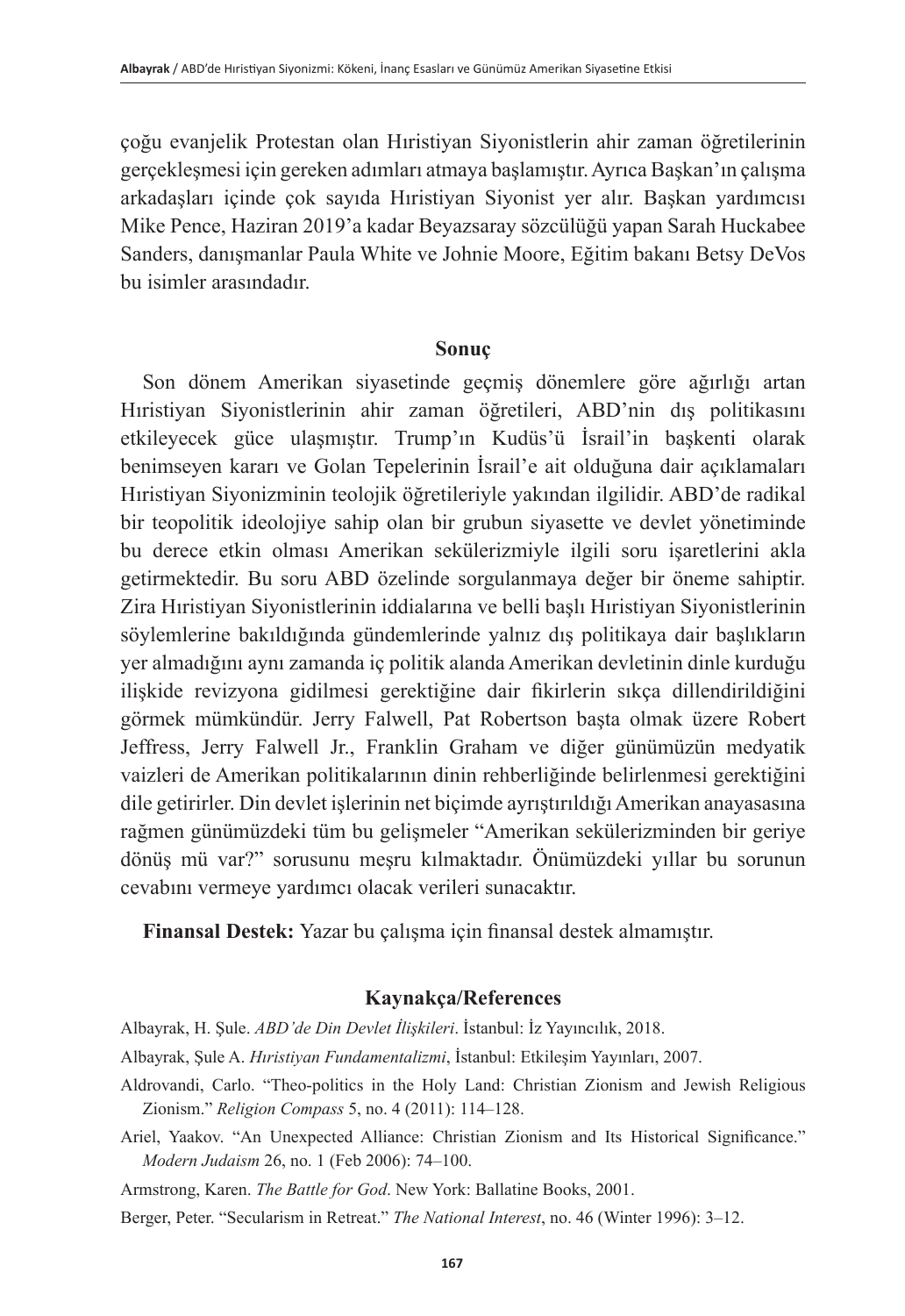- Casanova*,* Jose. *Public Religions in the Modern World*. Chicago: The University of Chicago Press, 1994.
- Curtis, Rodney. "Evangelical Anglican Missionaries and the London Jews Socety: Palestine Place at Bthnal Green and Related Developments, 1813–1895." *Jewish Historical Studies* 50 (1), no. 5 (2018): 69–100.
- Davidson, Lawrence. "Christian Zionism as a Representation of American Manifest Destiny." *Critique: Critical Middle Eastern Studies* 14, no 2 (Summer, 2005): 157–169.
- Durbin, Sean. "I am an Israeli: Christian Zionism as American Redemption." *Culture and Religion: An Interdisciplinary Journal* 14, no. 3 (2013): 324–347.
- Evans, Mike. *How to Pray for the Peace of Jerusalem: A Guide to Praying for Israel, Jerusalem and God's Chosen People*. Illinois: Timothy Books, 2013.
- Fahmy, Dalia. "Key Findings about Americans' Belief in God." Pew Research Center, April 25, 2018. Erişim: 6 Ekim 2018. [http://www.pewresearch.org/fact-tank/2018/04/25/key-findings](http://www.pewresearch.org/fact-tank/2018/04/25/key-findings-about-americans-belief-in-god)[about-americans-belief-in-god.](http://www.pewresearch.org/fact-tank/2018/04/25/key-findings-about-americans-belief-in-god)
- Feldman, David. "Evangelicals, Jews, and anti-Catholicism in Britain, c. 1840-1900." *Jewish Historical Studies* 47, (2015): 91–104.
- Finney, Mark. "Christian Zionism, the US, and the Middle East: a Sketch and Brief Analysis." In *The Bible, Zionism and Palestine: The Bible's Role in Conflict and Liberation in Israel-Palestine. Bible in Effect,* editör Michael J. Sandford, 20–31. New Zealand: Relegere Academic Press, 2016.
- Habermas, Jürgen. "The Political: The Rational Meaning of a Questionable Inheritance of Political Theology." In *The Power of Religion in the Public Sphere*, editör Eduardo Mendieta ve Jonathan Vanantwerpen, 15–33. New York: Columbia University Press, 2011.
- Hadden, Jeffrey K. "The Rise and Fall of American Televangelism." *Annals*, no. 527 (May 1993): 113–130.
- Halsell, Grace. *Tanrıyı Kıyamete Zorlamak*. Çeviren Mustafa Acar ve Hüsnü Özmen. Ankara: Kim Yayınları, 2003.
- Hunter, James Davison. *American Evangelicalism*. New Jersey: Rutgers University Press, 1984.
- Kayyali, Abdul-wahab. "Zionism and Imperialism: The Historcial Origins." *Journal of Palestine Studies*, 6, no. 3 (Spring 1977): 99–112.
- Kieval, Hillel J. "Review of 'The Damascus Affair: Ritual Murder, Politics and the Jews in 1840', by Jonathan Frankel." *AJS Review* 25, no. 1 (April 2001): 137–142.
- Kiracofe, Jr. Clifford A. *Dark Crusade: Christian Zionism and US Foreign Policy*. New York: I.B. Tauris, 2009.
- Lewis, Donald M. *The Origins of Christian Zionism, Lord Shaftesbury and Evangelical Support for a Jewish Homeland*. New York: Cambridge University Press, 2010.
- Lipka, Michael. "More White Evangelicals than American Jews say God Gave Israel the Jewish People." *Pew Research Center*, 3 October 2013. Erişim 30 Nisan 2019. [https://www.](https://www.pewresearch.org/fact-tank/2013/10/03/more-white-evangelicals-than-american-jews-say-god-gave-israel-to-the-jewish-people/) [pewresearch.org/fact-tank/2013/10/03/more-white-evangelicals-than-american-jews-say-god](https://www.pewresearch.org/fact-tank/2013/10/03/more-white-evangelicals-than-american-jews-say-god-gave-israel-to-the-jewish-people/)[gave-israel-to-the-jewish-people/.](https://www.pewresearch.org/fact-tank/2013/10/03/more-white-evangelicals-than-american-jews-say-god-gave-israel-to-the-jewish-people/)
- Marsden, George M. *Understanding Fundamentalism and Evangelicalism*. Michigan: William B. Eerdmans Publishing Company, 1991.